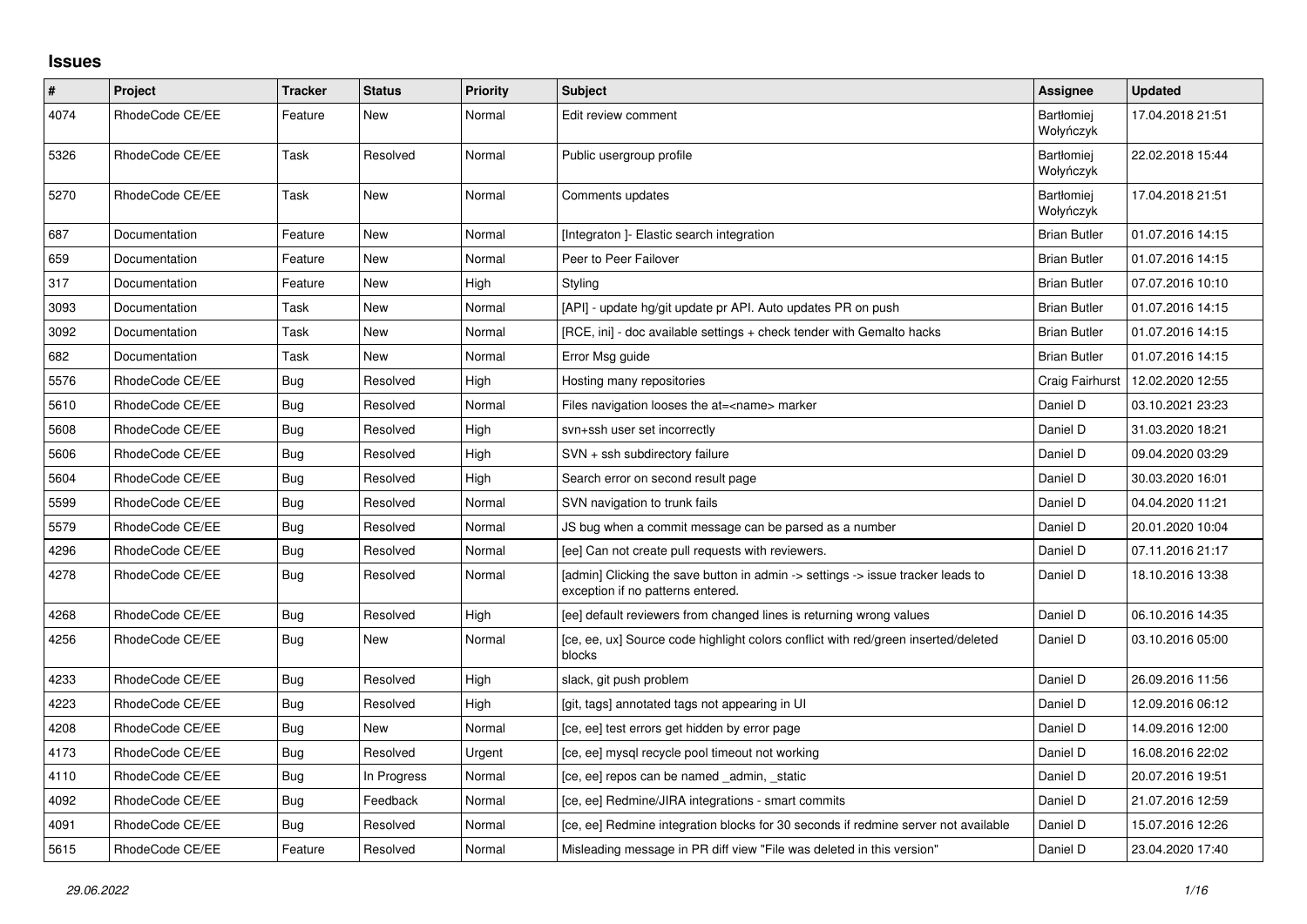| $\vert$ # | Project         | Tracker    | <b>Status</b> | <b>Priority</b> | <b>Subject</b>                                                                                 | Assignee             | <b>Updated</b>                   |
|-----------|-----------------|------------|---------------|-----------------|------------------------------------------------------------------------------------------------|----------------------|----------------------------------|
| 5602      | RhodeCode CE/EE | Feature    | Resolved      | Normal          | Copy full path only copies partial                                                             | Daniel D             | 30.03.2020 16:04                 |
| 5581      | RhodeCode CE/EE | Feature    | Resolved      | Normal          | expose `send_email` option in the HTTP API, for `comment_commit` and<br>`comment_pull_request` | Daniel D             | 29.01.2020 11:46                 |
| 4267      | RhodeCode CE/EE | Feature    | Resolved      | Normal          | [ce, ee] jira tracker integration wildcard project key support                                 | Daniel D             | 10.10.2016 20:13                 |
| 4232      | RhodeCode CE/EE | Feature    | New           | Normal          | [ce, ee, pr, compare] redo diffs, support side by side diffs, html diffs                       | Daniel D             | 25.10.2016 15:40                 |
| 4225      | RhodeCode CE/EE | Feature    | Resolved      | Normal          | [ce, ee] repo group integrations cascade to child repo groups                                  | Daniel D             | 14.09.2016 11:12                 |
| 4183      | RhodeCode CE/EE | Feature    | Resolved      | Normal          | Different roles for PR reviewers                                                               | Daniel D             | 12.10.2020 23:13                 |
| 4175      | RhodeCode CE/EE | Feature    | Resolved      | Normal          | [ce, ee] repo group integrations                                                               | Daniel D             | 16.08.2016 20:00                 |
| 4157      | RhodeCode CE/EE | Feature    | New           | Normal          | [integrations] Integrate with industry standard SW development tools                           | Daniel D             | 08.08.2016 12:55                 |
| 1131      | RhodeCode CE/EE | Feature    | Resolved      | Normal          | Implement default reviewers for code review                                                    | Daniel D             | 21.09.2016 18:28                 |
| 4311      | RhodeCode CE/EE | Task       | Resolved      | Normal          | Diffs feedback                                                                                 | Daniel D             | 26.11.2016 14:10                 |
| 4289      | RhodeCode CE/EE | Task       | New           | Low             | [ce, ee] clean up pygments lexer functions + handling                                          | Daniel D             | 21.10.2016 14:44                 |
| 4288      | RhodeCode CE/EE | Task       | Resolved      | Normal          | [ce, ee] unify controllers that use diffs                                                      | Daniel D             | 02.08.2017 11:41                 |
| 4259      | RhodeCode CE/EE | Task       | Resolved      | Low             | Events, create post-create-user event                                                          | Daniel D             | 30.01.2017 20:11                 |
| 4246      | RhodeCode CE/EE | Task       | New           | Normal          | [ce, ee, vcs, git] add tests for annotated git tags                                            | Daniel D             | 13.02.2018 18:03                 |
| 4238      | RhodeCode CE/EE | Task       | Resolved      | Normal          | default reviewers updates                                                                      | Daniel D             | 06.10.2016 14:26                 |
| 4202      | RhodeCode CE/EE | Task       | Resolved      | Normal          | Polish the 503.html page                                                                       | Daniel D             | 30.08.2016 23:54                 |
| 4197      | RhodeCode CE/EE | Task       | New           | Normal          | [ce, ee] get list of users with their permissions to a repository                              | Daniel D             | 22.09.2017 10:30                 |
| 4181      | RhodeCode CE/EE | Task       | Resolved      | Normal          | Integrations: allow root repos only integrations                                               | Daniel D             | 31.08.2016 17:44                 |
| 4180      | RhodeCode CE/EE | Task       | Resolved      | Normal          | integrations: possible limit the updates sent                                                  | Daniel D             | 22.08.2016 12:22                 |
| 4179      | RhodeCode CE/EE | Task       | New           | Normal          | [ce, ee] refine perms summary list                                                             | Daniel D             | 14.09.2016 12:09                 |
| 4147      | RhodeCode CE/EE | Task       | New           | Normal          | [ce, ee, docs] Events documentation                                                            | Daniel D             | 15.08.2016 12:33                 |
| 4120      | RhodeCode CE/EE | Task       | New           | Normal          | [ce] replace get_repo_nodes api                                                                | Daniel D             | 17.04.2018 21:49                 |
| 4199      | RhodeCode CE/EE | Bug        | Resolved      | High            | investigate: ongoing SSL problems when switching to 4.X from 3.X                               | Johannes<br>Bornhold | 15.09.2016 13:14                 |
| 3971      | RhodeCode CE/EE | <b>Bug</b> | Resolved      | Normal          | [ce, vcs] Merge requests/Pull requests failing due to rebase problem                           | Johannes<br>Bornhold | 19.07.2016 15:54                 |
| 4153      | RhodeCode CE/EE | Task       | Resolved      | Normal          | Optimize readme fetching by changing the system of readme detection                            | Johannes<br>Bornhold | 09.09.2016 10:17                 |
| 4254      | RhodeCode CE/EE | <b>Bug</b> | Resolved      | Normal          | [frontend] 500 Internal Server Error with i18n-ed pages                                        |                      | Lisa Quatmann   30.09.2016 14:38 |
| 4224      | RhodeCode CE/EE | <b>Bug</b> | Resolved      | Normal          | [docs] update docs re: removing old instances when switching editions                          |                      | Lisa Quatmann   11.10.2016 15:36 |
| 4121      | RhodeCode CE/EE | <b>Bug</b> | Resolved      | Normal          | [ce, ee] server announcement has extra margin                                                  |                      | Lisa Quatmann   26.09.2016 14:00 |
| 3488      | RhodeCode CE/EE | <b>Bug</b> | Resolved      | Normal          | [frontend, styling] update icon font                                                           |                      | Lisa Quatmann   04.10.2016 13:27 |
| 4194      | RhodeCode CE/EE | Task       | Resolved      | Normal          | move svn http backend out of labs into a real VCS settings                                     |                      | Lisa Quatmann   14.09.2016 23:16 |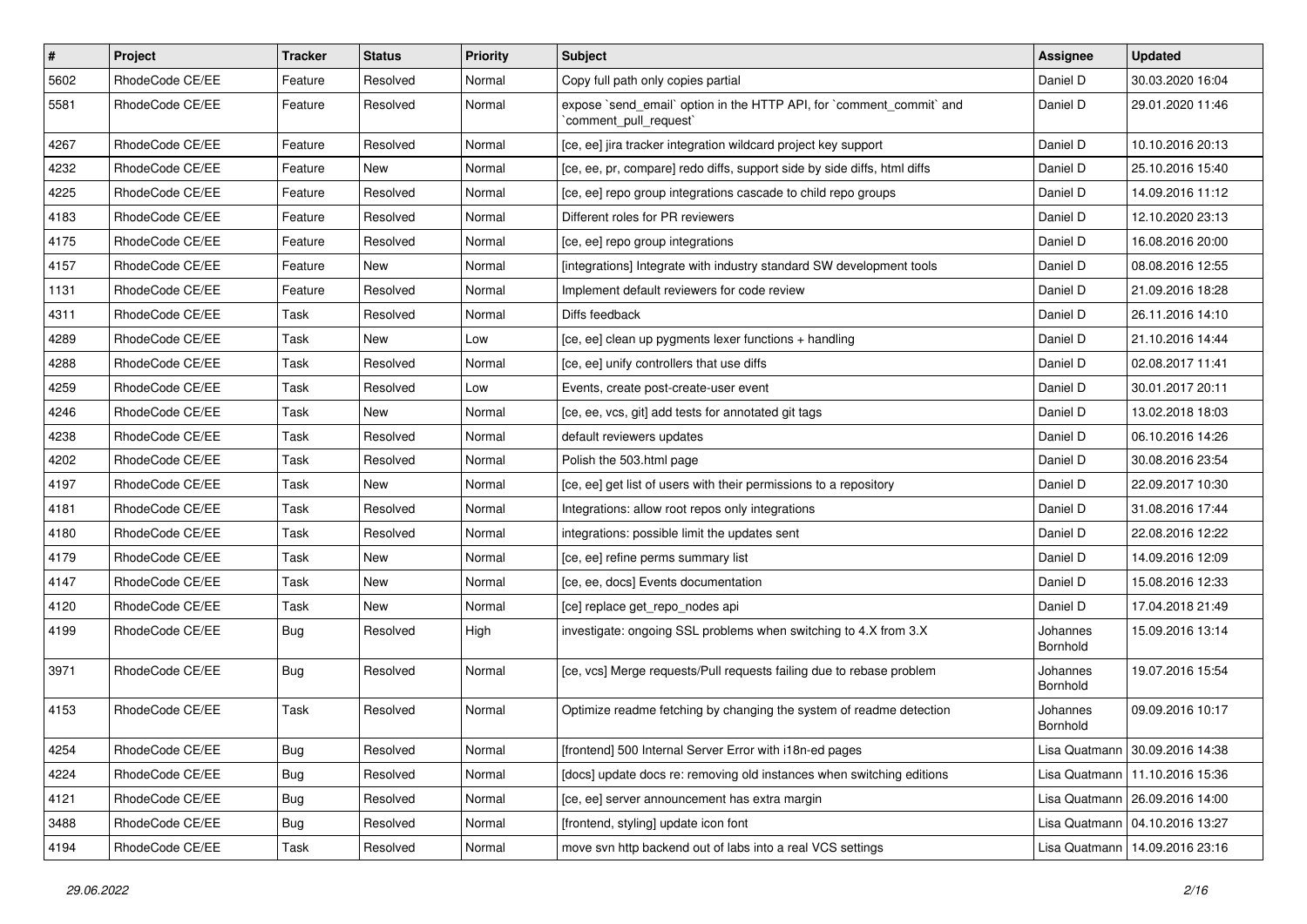| $\vert$ # | Project         | <b>Tracker</b> | <b>Status</b> | <b>Priority</b> | <b>Subject</b>                                                                                | Assignee                     | <b>Updated</b>   |
|-----------|-----------------|----------------|---------------|-----------------|-----------------------------------------------------------------------------------------------|------------------------------|------------------|
| 5257      | RhodeCode CE/EE | <b>Bug</b>     | <b>New</b>    | Normal          | Git repository with big binary file provokes error and strange behavior/memory leak<br>of RH. | Marcin<br>Kuzminski<br>[CTO] | 23.03.2017 22:02 |
| 4276      | RhodeCode CE/EE | <b>Bug</b>     | Resolved      | Normal          | System info page uses mercurial/git versions from RhodeCode instead of VCSServer              | Marcin<br>Kuzminski<br>[CTO] | 14.11.2016 21:19 |
| 4250      | RhodeCode CE/EE | <b>Bug</b>     | Resolved      | Normal          | Adding a reviewer into existing PR doesn't set a reason.                                      | Marcin<br>Kuzminski<br>[CTO] | 07.10.2016 20:05 |
| 4184      | RhodeCode CE/EE | <b>Bug</b>     | Resolved      | High            | fix content INT overflow bug                                                                  | Marcin<br>Kuzminski<br>[CTO] | 23.08.2016 10:31 |
| 4178      | RhodeCode CE/EE | <b>Bug</b>     | Resolved      | Normal          | RhodeCode EE OVA VM wont run on a ESX 6.0 host                                                | Marcin<br>Kuzminski<br>[CTO] | 15.09.2016 13:25 |
| 4155      | RhodeCode CE/EE | <b>Bug</b>     | Resolved      | Low             | Date of Last Change is not displayed correctly                                                | Marcin<br>Kuzminski<br>[CTO] | 21.01.2020 02:20 |
| 4065      | RhodeCode CE/EE | <b>Bug</b>     | Resolved      | Normal          | [ux, login] 404 on login after comment attempt                                                | Marcin<br>Kuzminski<br>[CTO] | 04.07.2016 00:40 |
| 4036      | RhodeCode CE/EE | <b>Bug</b>     | Resolved      | Normal          | encrypted clone_uri can throw unicodeerror after key change                                   | Marcin<br>Kuzminski<br>[CTO] | 27.06.2016 19:38 |
| 4035      | RhodeCode CE/EE | <b>Bug</b>     | In Progress   | Normal          | failed to create whoosh index                                                                 | Marcin<br>Kuzminski<br>[CTO] | 06.07.2016 00:04 |
| 3549      | RhodeCode CE/EE | Bug            | Resolved      | Normal          | [4.0.0 regression], file source links use last commit id instead of current commit id         | Marcin<br>Kuzminski<br>[CTO] | 21.04.2016 16:10 |
| 3483      | RhodeCode CE/EE | <b>Bug</b>     | <b>New</b>    | Normal          | oauth: disable 3rd party registration if RhodeCode registration is disabled                   | Marcin<br>Kuzminski<br>[CTO] | 13.04.2016 12:13 |
| 5653      | RhodeCode CE/EE | Feature        | New           | Normal          | Extend SSH clone to support cloning by repo id.                                               | Marcin<br>Kuzminski<br>[CTO] | 17.02.2021 12:58 |
| 5442      | RhodeCode CE/EE | Feature        | Resolved      | Low             | Preview of Jupyter notebooks                                                                  | Marcin<br>Kuzminski<br>[CTO] | 16.01.2019 16:33 |
| 5441      | RhodeCode CE/EE | Feature        | <b>New</b>    | Low             | Some files not parsed as XML files                                                            | Marcin<br>Kuzminski<br>[CTO] | 12.06.2018 12:23 |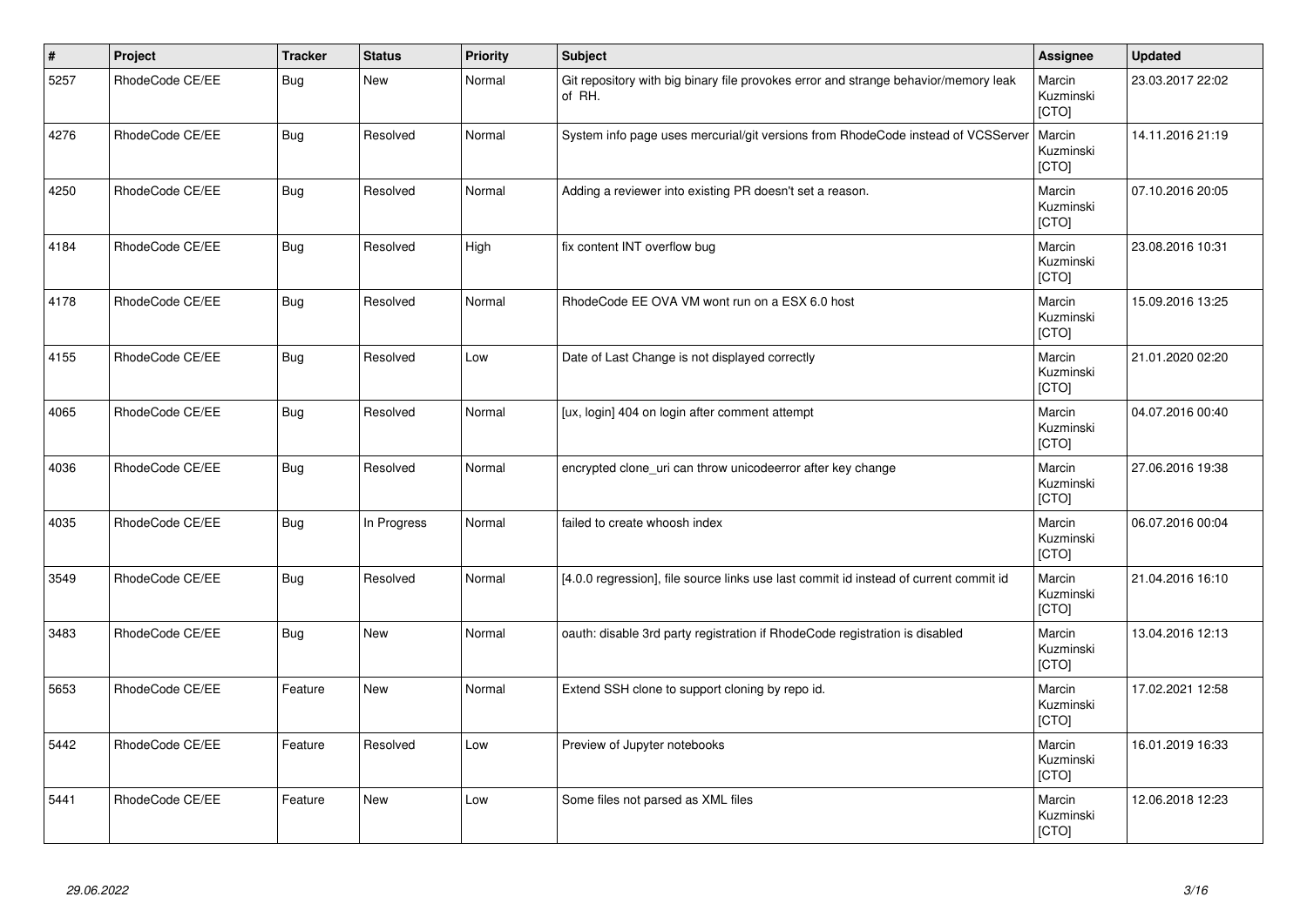| $\vert$ # | Project         | <b>Tracker</b> | <b>Status</b> | <b>Priority</b> | Subject                                                                                            | Assignee                     | <b>Updated</b>   |
|-----------|-----------------|----------------|---------------|-----------------|----------------------------------------------------------------------------------------------------|------------------------------|------------------|
| 5382      | RhodeCode CE/EE | Feature        | <b>New</b>    | Normal          | Support for repository aliases                                                                     | Marcin<br>Kuzminski<br>[CTO] | 04.09.2017 15:17 |
| 4219      | RhodeCode CE/EE | Feature        | Resolved      | Normal          | [ce, ee] Add mandatory reviewers for pull requests                                                 | Marcin<br>Kuzminski<br>[CTO] | 20.06.2017 15:23 |
| 4213      | RhodeCode CE/EE | Feature        | <b>New</b>    | High            | Embed PostgreSQL database                                                                          | Marcin<br>Kuzminski<br>[CTO] | 03.09.2016 23:45 |
| 4211      | RhodeCode CE/EE | Feature        | Resolved      | Normal          | [ce, ee] increase webhook flexibility                                                              | Marcin<br>Kuzminski<br>[CTO] | 20.06.2022 10:55 |
| 4193      | RhodeCode CE/EE | Feature        | In Progress   | Normal          | Improve Filter Functionality in the Change Log                                                     | Marcin<br>Kuzminski<br>[CTO] | 22.09.2017 10:25 |
| 4000      | RhodeCode CE/EE | Feature        | New           | Normal          | Make compare more functional                                                                       | Marcin<br>Kuzminski<br>[CTO] | 18.11.2017 19:11 |
| 5386      | RhodeCode CE/EE | Task           | Resolved      | Normal          | Increase security for Email Change                                                                 | Marcin<br>Kuzminski<br>[CTO] | 17.02.2018 17:29 |
| 5150      | RhodeCode CE/EE | Task           | Resolved      | Normal          | Password reset promts in my account should be hidden in accounts that are not of<br>type rhodecode | Marcin<br>Kuzminski<br>[CTO] | 02.01.2017 16:34 |
| 4670      | RhodeCode CE/EE | Task           | Resolved      | Normal          | Release 4.5.1                                                                                      | Marcin<br>Kuzminski<br>[CTO] | 06.12.2016 21:13 |
| 4297      | RhodeCode CE/EE | Task           | Resolved      | Normal          | redo the my-pull-requests page to use the datagrid                                                 | Marcin<br>Kuzminski<br>[CTO] | 01.11.2016 09:31 |
| 4282      | RhodeCode CE/EE | Task           | Resolved      | Normal          | Add inode limit together with disk usage                                                           | Marcin<br>Kuzminski<br>[CTO] | 19.10.2016 12:18 |
| 4281      | RhodeCode CE/EE | Task           | Resolved      | Normal          | Fix docs on To `increase database performance`                                                     | Marcin<br>Kuzminski<br>[CTO] | 18.10.2016 16:39 |
| 4245      | RhodeCode CE/EE | Task           | Resolved      | Normal          | Convert control command to use http mode by default                                                | Marcin<br>Kuzminski<br>[CTO] | 14.10.2016 16:13 |
| 3556      | RhodeCode CE/EE | Task           | Resolved      | Normal          | Disable and rename initial_repo_scan flag                                                          | Marcin<br>Kuzminski<br>[CTO] | 22.04.2016 14:33 |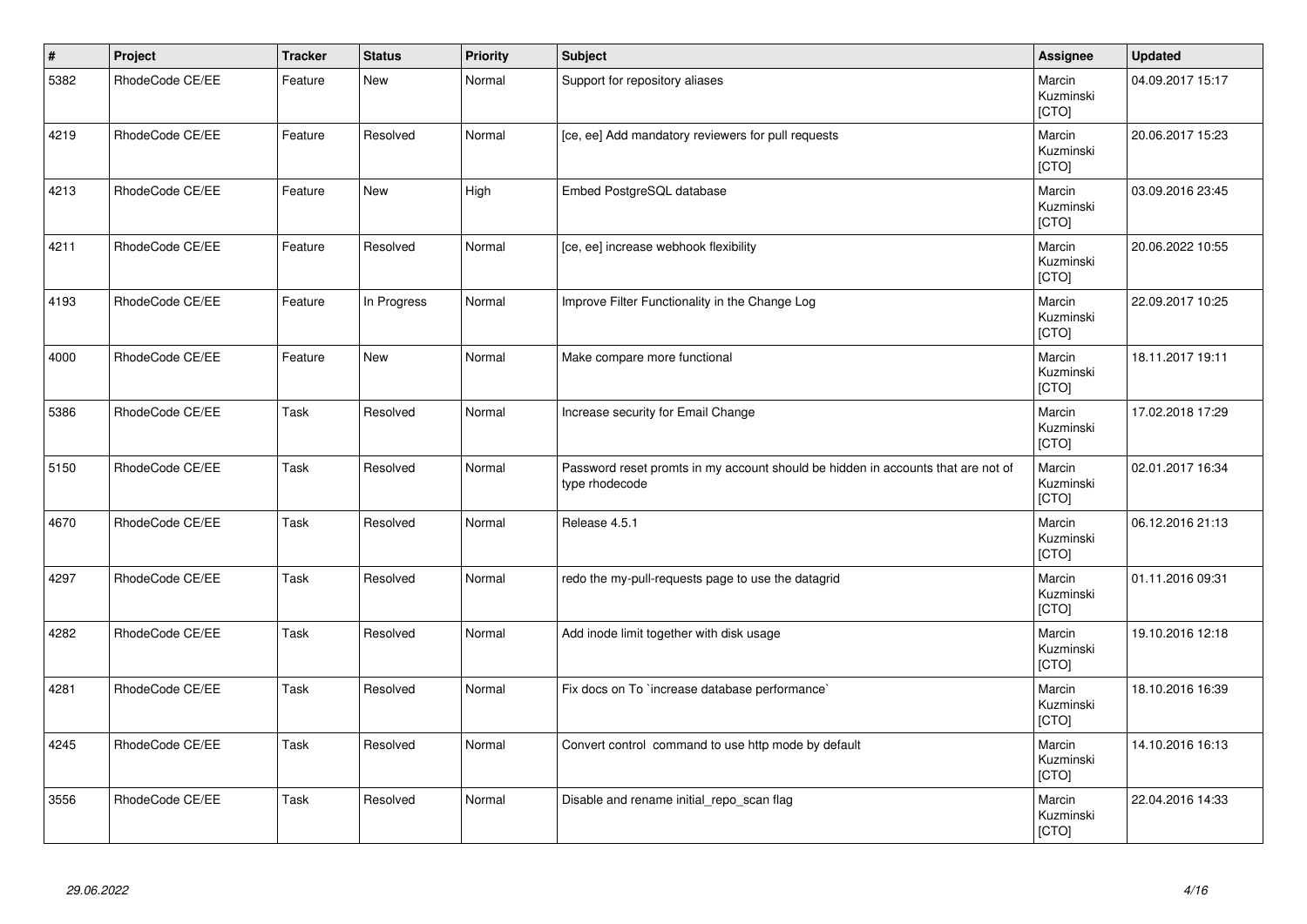| #    | Project              | <b>Tracker</b> | <b>Status</b> | <b>Priority</b> | <b>Subject</b>                                                                                       | Assignee                     | <b>Updated</b>                  |
|------|----------------------|----------------|---------------|-----------------|------------------------------------------------------------------------------------------------------|------------------------------|---------------------------------|
| 3454 | RhodeCode CE/EE      | Task           | Feedback      | Normal          | [ce/ee] visually differentiate the two editions                                                      | Marcin<br>Kuzminski<br>[CTO] | 10.08.2016 03:30                |
| 5587 | RhodeCode CE/EE      | <b>Bug</b>     | Resolved      | Normal          | Broken metatags in 4.18.1                                                                            | <b>Marcin Lulek</b>          | 29.01.2020 11:46                |
| 4269 | RhodeCode CE/EE      | Support        | Resolved      | Normal          | Allow flash messages to be permanently surpressed                                                    | Marcin Lulek                 | 14.10.2016 12:46                |
| 4052 | RhodeCode Appenlight | Task           | New           | Normal          | release fixes                                                                                        | Marcin Lulek                 | 29.06.2016 12:14                |
| 4234 | RhodeCode CE/EE      | Task           | New           | Normal          | prepare and test RhodeCode VM image for AWS                                                          | <b>Marcin Lulek</b>          | 11.07.2017 13:32                |
| 4279 | RhodeCode CE/EE      | Bug            | Resolved      | Normal          | re-captcha validation is broken                                                                      | Martin<br>Bornhold           | 26.10.2016 22:27                |
| 4277 | RhodeCode CE/EE      | Bug            | Resolved      | Normal          | [frontend] System info page does not work correctly in safari.                                       | Martin<br>Bornhold           | 04.11.2016 12:08                |
| 4273 | RhodeCode CE/EE      | Bug            | Resolved      | Urgent          | GIT executable not seen by vcsserver                                                                 | Martin<br>Bornhold           | 13.10.2016 15:45                |
| 4271 | RhodeCode CE/EE      | Bug            | Resolved      | Normal          | Browsing new repository groups via SVN issue                                                         | Martin<br>Bornhold           | 19.10.2016 11:11                |
| 4247 | RhodeCode CE/EE      | Bug            | Resolved      | Normal          | [vcs] Using current time as timestamp during archive creating leads to changing<br>hashes            | Martin<br>Bornhold           | 28.09.2016 12:07                |
| 3950 | RhodeCode CE/EE      | Bug            | Resolved      | Normal          | [ce, ee] trying to merge pr against a deleted branch/bookmark breaks the pr page                     | Martin<br>Bornhold           | 27.10.2016 16:12                |
| 1055 | RhodeCode CE/EE      | Feature        | Resolved      | Normal          | [pr, vcs] Expose the shadow repository of a pull request                                             | Martin<br>Bornhold           | 26.10.2016 10:33                |
| 4244 | RhodeCode CE/EE      | Support        | Resolved      | Normal          | mod_dav_svn template error when using auth_realm with spaces in it                                   | Martin<br>Bornhold           | 28.09.2016 12:07                |
| 4243 | RhodeCode CE/EE      | Support        | Resolved      | High            | Gist visibility update?                                                                              | Martin<br>Bornhold           | 27.09.2016 06:40                |
| 4251 | RhodeCode CE/EE      | Task           | Feedback      | High            | [customer] Pull request with subrepos                                                                | Martin<br>Bornhold           | 10.11.2016 17:52                |
| 4237 | RhodeCode CE/EE      | Task           | Resolved      | Normal          | Enable HTTP support                                                                                  | Martin<br>Bornhold           | 12.10.2016 11:51                |
| 4203 | RhodeCode CE/EE      | Task           | Resolved      | Normal          | Get rid of svn.proxy.parent_path_root, and replace it with reading storage location<br>from Database | Martin<br>Bornhold           | 22.09.2016 14:31                |
| 5368 | RhodeCode CE/EE      | Feature        | Resolved      | Normal          | Mercurial: Close branch before merging it                                                            |                              | Mathieu Cantin 21.01.2020 02:11 |
| 3372 | RhodeCode CE/EE      | Bug            | In Progress   | High            | [Idap, groups] Customer gets an empty list of groups                                                 | Mikhail<br>Chernykh          | 08.06.2016 11:32                |
| 5548 | RhodeCode CE/EE      | Feature        | New           | Normal          | Initial Search API                                                                                   | Peter Colledge               | 07.07.2019 22:21                |
| 5553 | RhodeCode CE/EE      | <b>Bug</b>     | New           | Normal          | Exceptions Tracker - Exception ID: 140095575901360 after upgrade to the lastes<br>version            | Thierry<br>Wynsdau           | 10.07.2019 10:33                |
| 5523 | RhodeCode CE/EE      | Bug            | Resolved      | High            | user from AD is asked to change his password when logs in.                                           | Thierry<br>Wynsdau           | 28.05.2020 20:28                |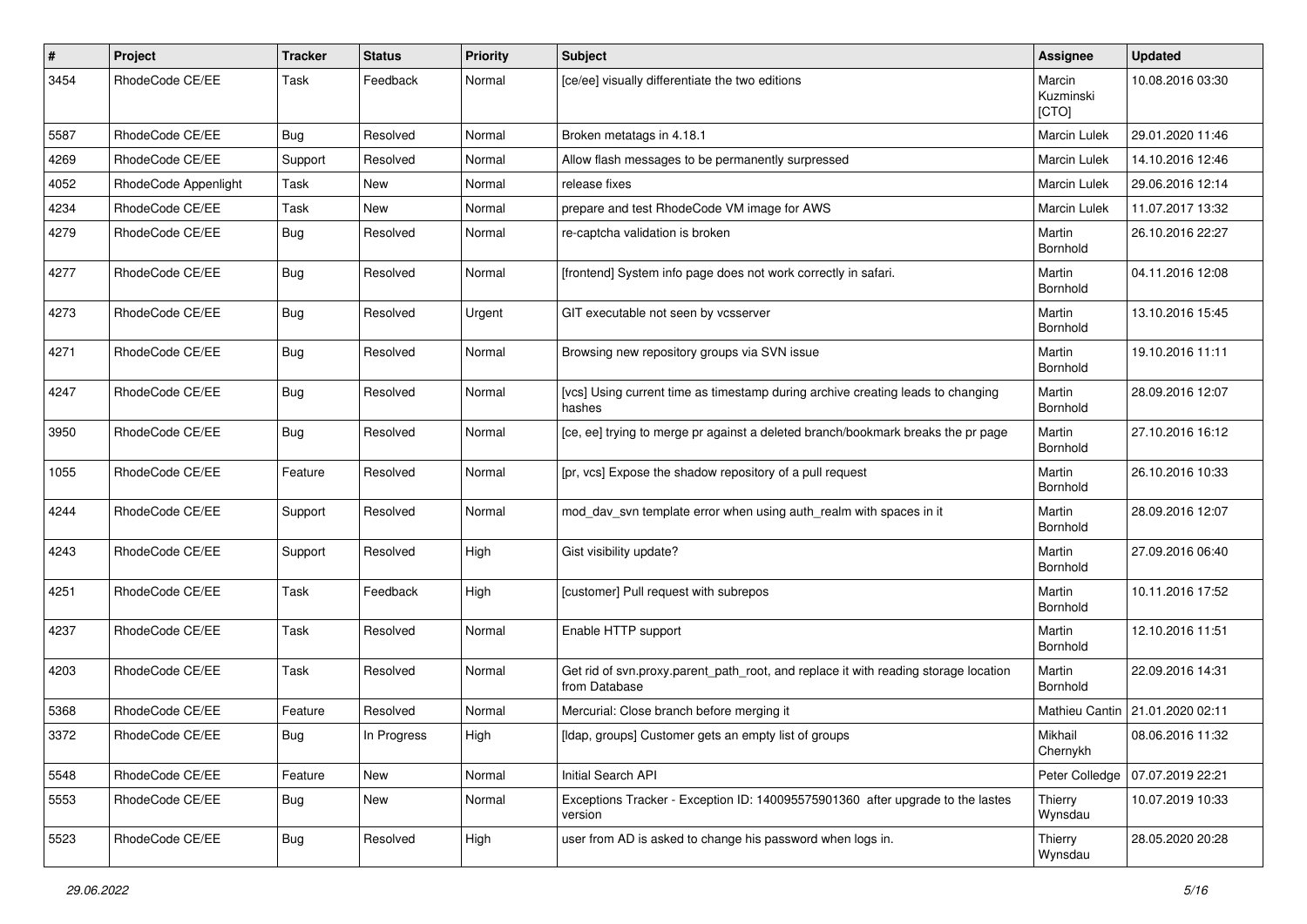| $\#$ | Project              | Tracker    | <b>Status</b> | <b>Priority</b> | <b>Subject</b>                                                                                                                       | Assignee           | <b>Updated</b>   |
|------|----------------------|------------|---------------|-----------------|--------------------------------------------------------------------------------------------------------------------------------------|--------------------|------------------|
| 5516 | RhodeCode CE/EE      | Support    | Resolved      | High            | Cannot log into RhodeCode                                                                                                            | Thierry<br>Wynsdau | 28.05.2020 20:28 |
| 5628 | Documentation        | Bug        | New           | Normal          | Problems with SSH Connection docs                                                                                                    |                    | 06.05.2022 21:14 |
| 5627 | Documentation        | Bug        | New           | Normal          | Immediate re-run of rhodecode-index throws warnings on some repos (and suggests<br>rebuild from scratch)                             |                    | 02.07.2020 19:41 |
| 5625 | Documentation        | Bug        | New           | Normal          | Feedback on RhodeCode Full-text search docs                                                                                          |                    | 02.07.2020 19:22 |
| 5598 | Documentation        | <b>Bug</b> | New           | Low             | Typo in force delete command                                                                                                         |                    | 19.03.2020 20:10 |
| 5551 | Documentation        | <b>Bug</b> | New           | Normal          | Mention LargeFile and LFS in the Backup page                                                                                         |                    | 21.04.2019 20:58 |
| 5439 | Documentation        | <b>Bug</b> | New           | Low             | JIRA Integration description: Wrong sample link                                                                                      |                    | 14.02.2018 14:25 |
| 5348 | Documentation        | Bug        | <b>New</b>    | Normal          | Uninstall documentaion missing some steps                                                                                            |                    | 06.07.2017 10:25 |
| 5347 | Documentation        | <b>Bug</b> | New           | Normal          | Post Install steps should include Apache or Nginx setup.                                                                             |                    | 06.07.2017 10:23 |
| 5248 | Documentation        | <b>Bug</b> | New           | Normal          | Installation of rhodecode-tools                                                                                                      |                    | 16.03.2017 16:35 |
| 5153 | Documentation        | Bug        | Resolved      | Normal          | Documentation: /tmp permissions                                                                                                      |                    | 04.01.2017 13:02 |
| 5342 | RhodeCode Appenlight | <b>Bug</b> | New           | Low             | Broken link [Applications Modify application]                                                                                        |                    | 21.06.2017 21:21 |
| 3994 | RhodeCode Appenlight | Bug        | New           | Normal          | during setup, user is given option to make admin account even if one does not exist                                                  |                    | 08.06.2016 12:44 |
| 3991 | RhodeCode Appenlight | <b>Bug</b> | Resolved      | Normal          | report logs need upper margin                                                                                                        |                    | 21.06.2016 18:55 |
| 3990 | RhodeCode Appenlight | Bug        | New           | Normal          | some dashboard builder buttons are up against fields                                                                                 |                    | 07.06.2016 12:01 |
| 3989 | RhodeCode Appenlight | <b>Bug</b> | Resolved      | Normal          | even up report spacing                                                                                                               |                    | 21.06.2016 18:55 |
| 3987 | RhodeCode Appenlight | <b>Bug</b> | New           | Normal          | adjust footer so it's consistent with the website footer                                                                             |                    | 15.06.2016 10:20 |
| 3986 | RhodeCode Appenlight | Bug        | New           | Normal          | table headers should be left aligned                                                                                                 |                    | 07.06.2016 11:53 |
| 5680 | RhodeCode CE/EE      | Bug        | New           | High            | Inconsistent timezone display                                                                                                        |                    | 20.04.2022 14:15 |
| 5679 | RhodeCode CE/EE      | <b>Bug</b> | New           | Normal          | Data directory continues to grow until it fills disk partition                                                                       |                    | 25.04.2022 11:42 |
| 5672 | RhodeCode CE/EE      | Bug        | New           | Normal          | Unable to browse git repository folders with # in names                                                                              |                    | 16.12.2021 18:13 |
| 5670 | RhodeCode CE/EE      | <b>Bug</b> | New           | Normal          | Repo-level administrators can usurp owner of repoistory                                                                              |                    | 01.12.2021 16:18 |
| 5669 | RhodeCode CE/EE      | <b>Bug</b> | Resolved      | Normal          | Mercurial commit messages doesn't show cyrillic symbols                                                                              |                    | 01.10.2021 10:39 |
| 5664 | RhodeCode CE/EE      | <b>Bug</b> | New           | Normal          | Regression: When assigning permissions, cannot see own group in auto-complete<br>without special conditions                          |                    | 29.07.2021 10:49 |
| 5662 | RhodeCode CE/EE      | <b>Bug</b> | New           | Normal          | Full text search not working due to crash in whoosh                                                                                  |                    | 07.06.2022 08:31 |
| 5657 | RhodeCode CE/EE      | Bug        | New           | Normal          | Error in maintenance page                                                                                                            |                    | 30.03.2021 15:09 |
| 5656 | RhodeCode CE/EE      | Bug        | Resolved      | Normal          | Error for branch permission page                                                                                                     |                    | 30.04.2021 08:53 |
| 5655 | RhodeCode CE/EE      | <b>Bug</b> | Resolved      | Normal          | New public gist's id is always auto generated                                                                                        |                    | 01.07.2021 12:06 |
| 5654 | RhodeCode CE/EE      | Bug        | New           | Normal          | Comment formatting broken when containing @ in a code block                                                                          |                    | 24.02.2021 12:10 |
| 5652 | RhodeCode CE/EE      | Bug        | Resolved      | Normal          | Pull Requests: when title and descriptions contains character [] {} and () index out of<br>bound when attempting to comment/approve. |                    | 30.04.2021 08:53 |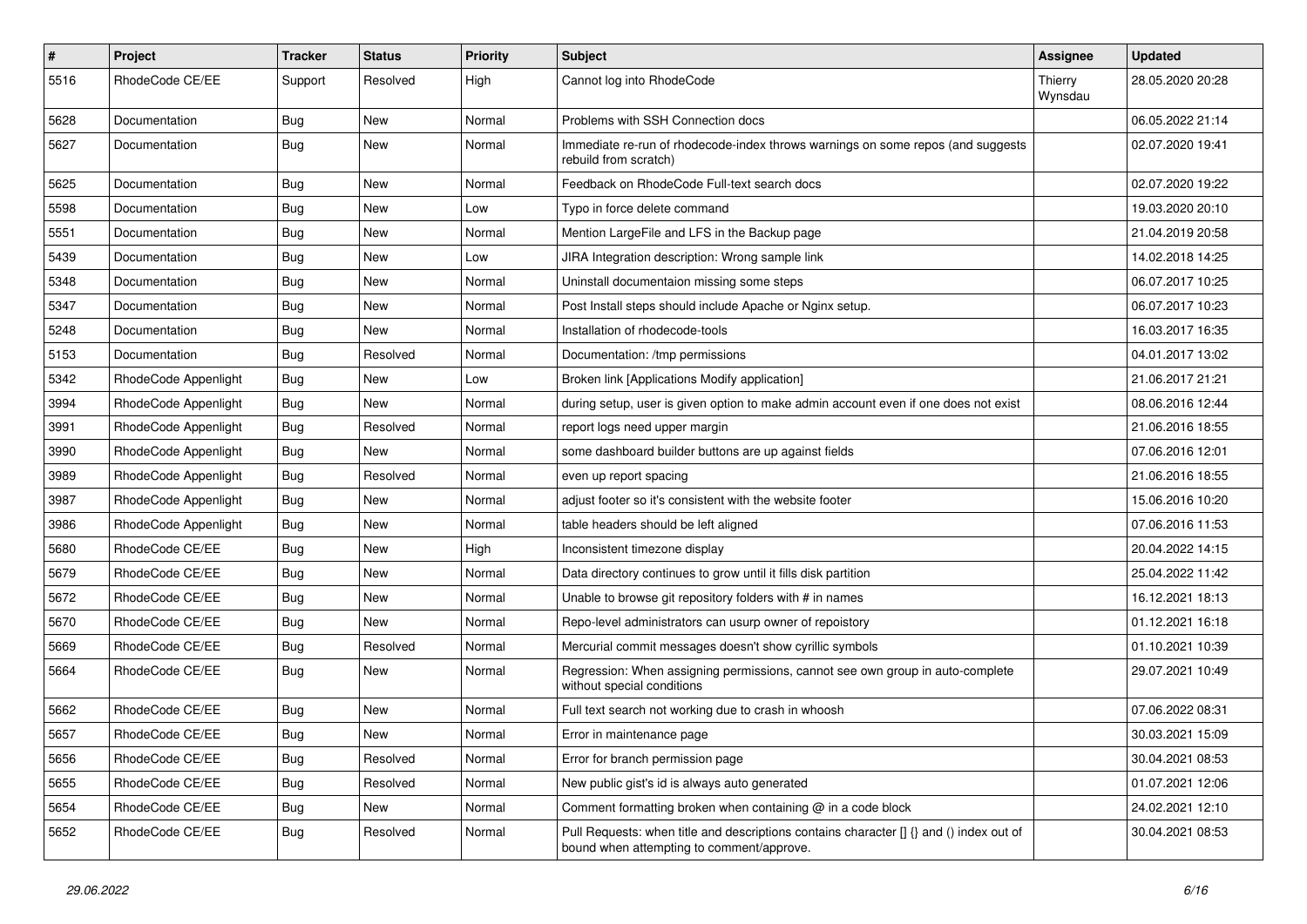| $\sharp$ | Project         | <b>Tracker</b> | <b>Status</b> | <b>Priority</b> | <b>Subject</b>                                                                                                        | <b>Assignee</b> | <b>Updated</b>   |
|----------|-----------------|----------------|---------------|-----------------|-----------------------------------------------------------------------------------------------------------------------|-----------------|------------------|
| 5651     | RhodeCode CE/EE | Bug            | Resolved      | Normal          | Pull requests can get stuck if the diff is too large (it was created by mistake but we<br>can't open it to delete it) |                 | 30.04.2021 08:53 |
| 5649     | RhodeCode CE/EE | Bug            | New           | Normal          | test-file-upload                                                                                                      |                 | 17.12.2020 23:08 |
| 5645     | RhodeCode CE/EE | Bug            | New           | High            | Rhodecode returns 400 Bad request on huge mercurial repos                                                             |                 | 18.12.2020 06:29 |
| 5644     | RhodeCode CE/EE | Bug            | New           | Normal          | PR inks to comments not working if files are collapsed                                                                |                 | 02.12.2020 10:42 |
| 5636     | RhodeCode CE/EE | Bug            | Resolved      | High            | Remap and Rescan 500 Internal Server Error                                                                            |                 | 30.04.2021 08:53 |
| 5634     | RhodeCode CE/EE | Bug            | Resolved      | Normal          | Quick Search Toolbar bugs out if pull request contains unicode double quote<br>character "                            |                 | 12.10.2020 23:13 |
| 5633     | RhodeCode CE/EE | <b>Bug</b>     | Resolved      | Normal          | Moderately large pull requests fail because inefficient use of reviewer data json<br>column in pull requests table    |                 | 12.10.2020 23:13 |
| 5632     | RhodeCode CE/EE | Bug            | New           | Normal          | Missing Parent Folder for Personal Repo lacks proper handling                                                         |                 | 03.08.2020 07:56 |
| 5630     | RhodeCode CE/EE | Bug            | New           | Normal          | Inline comments do not follow the line of code                                                                        |                 | 21.07.2020 11:25 |
| 5629     | RhodeCode CE/EE | Bug            | New           | Normal          | Diff truncated on small files                                                                                         |                 | 21.07.2020 08:58 |
| 5626     | RhodeCode CE/EE | Bug            | New           | Normal          | Whoosh full-text indexing is fully indexing all repos, not recognizing forks                                          |                 | 02.07.2020 19:24 |
| 5624     | RhodeCode CE/EE | Bug            | New           | Normal          | Timeout when trying to test SMTP email configuration                                                                  |                 | 01.07.2020 20:01 |
| 5623     | RhodeCode CE/EE | <b>Bug</b>     | Resolved      | Normal          | Credentials for remote repository URL leaking in Repository Header                                                    |                 | 22.07.2020 00:47 |
| 5622     | RhodeCode CE/EE | Bug            | Resolved      | High            | Upgrade from 4.18.3 to 4.19.3 broke all PRs                                                                           |                 | 28.07.2020 16:44 |
| 5621     | RhodeCode CE/EE | <b>Bug</b>     | Resolved      | Urgent          | $LDAP + User Groups authentication plugin not working after upgrade to 4.19.x$                                        |                 | 15.06.2020 17:56 |
| 5620     | RhodeCode CE/EE | Bug            | Resolved      | Normal          | Regression of mail rendering in Thunderbird                                                                           |                 | 15.06.2020 16:45 |
| 5619     | RhodeCode CE/EE | <b>Bug</b>     | Resolved      | Normal          | Setting Landing Commit to SVN Trunk results in Files tab hitting a 404                                                |                 | 04.06.2020 23:51 |
| 5612     | RhodeCode CE/EE | Bug            | New           | Low             | CPU cores getting maxed out by VCSServer on Repository Size request                                                   |                 | 03.10.2021 23:25 |
| 5605     | RhodeCode CE/EE | <b>Bug</b>     | Resolved      | Normal          | Cannot set subversion compatibility to 1.10                                                                           |                 | 30.03.2020 17:27 |
| 5596     | RhodeCode CE/EE | <b>Bug</b>     | Resolved      | Normal          | Pull Request duplicated after description edit                                                                        |                 | 14.04.2020 13:28 |
| 5594     | RhodeCode CE/EE | <b>Bug</b>     | Resolved      | Normal          | Credentials in Repository Settings for Pull requests are exposed                                                      |                 | 28.05.2020 20:25 |
| 5590     | RhodeCode CE/EE | <b>Bug</b>     | New           | Normal          | Pull Request creation takes 2 minutes                                                                                 |                 | 28.05.2020 20:48 |
| 5588     | RhodeCode CE/EE | Bug            | <b>New</b>    | Normal          | wrong rendering of issue tracker pattern                                                                              |                 | 29.01.2020 11:24 |
| 5575     | RhodeCode CE/EE | Bug            | Resolved      | Low             | Filtering username containing '-' does not work in Admin audit log panel                                              |                 | 20.01.2020 10:04 |
| 5573     | RhodeCode CE/EE | Bug            | Resolved      | Normal          | Wrong notification Base Url for Email-Integrations                                                                    |                 | 16.01.2020 08:53 |
| 5571     | RhodeCode CE/EE | Bug            | Resolved      | Normal          | redmine does not work with firefox any more                                                                           |                 | 25.10.2019 12:38 |
| 5570     | RhodeCode CE/EE | Bug            | New           | Normal          | Remap repositories always fail in RhodeCode community                                                                 |                 | 04.10.2019 14:50 |
| 5569     | RhodeCode CE/EE | Bug            | Resolved      | Normal          | SshWrapper error                                                                                                      |                 | 21.01.2020 02:02 |
| 5567     | RhodeCode CE/EE | Bug            | Resolved      | High            | Error after PR was updated                                                                                            |                 | 20.01.2020 10:04 |
| 5561     | RhodeCode CE/EE | Bug            | Resolved      | Normal          | PR diff doesn't update when target changes                                                                            |                 | 21.05.2020 11:53 |
| 5560     | RhodeCode CE/EE | <b>Bug</b>     | Resolved      | High            | Check all permission API function to flush caches for auth_perms                                                      |                 | 08.06.2021 23:56 |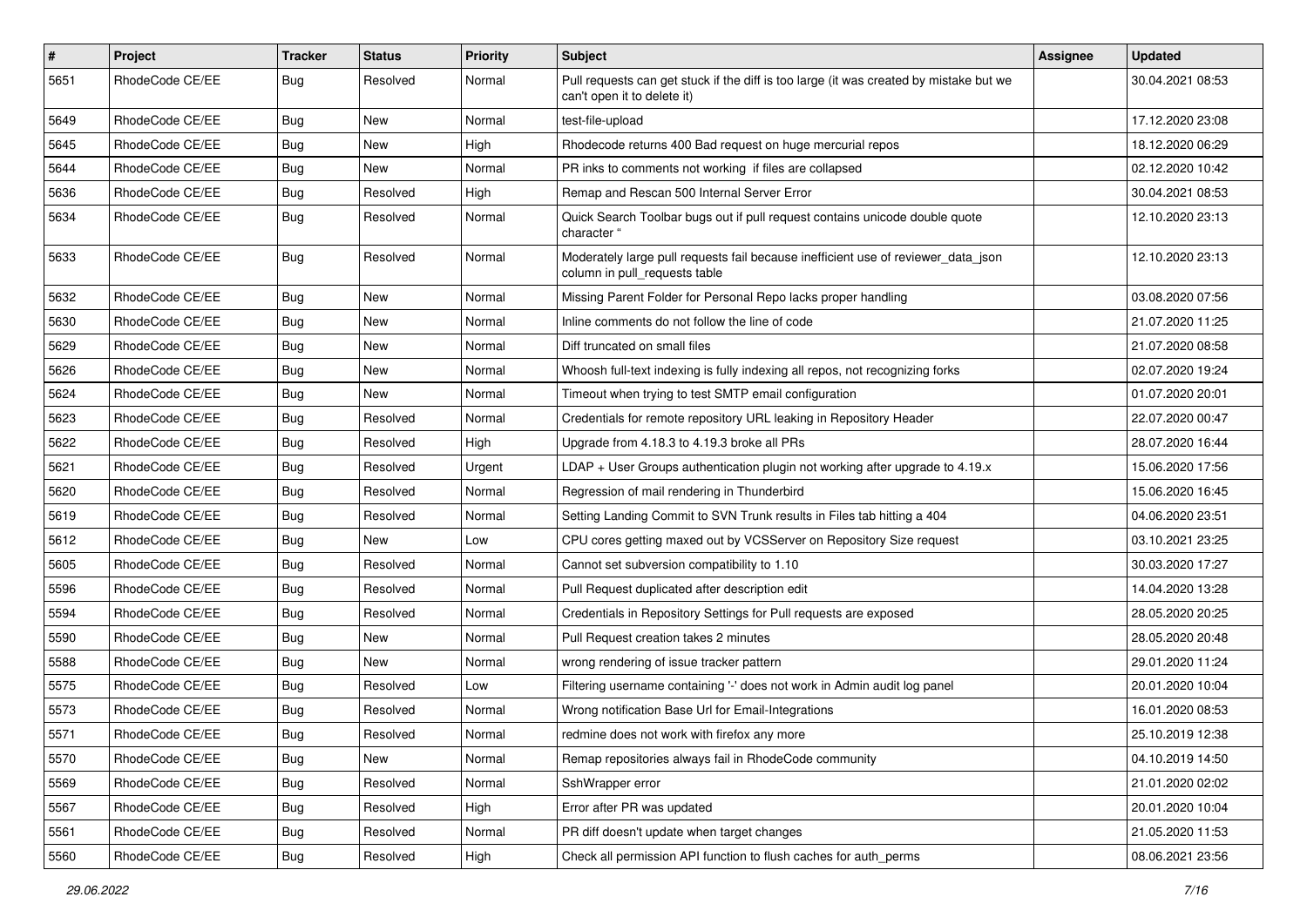| $\pmb{\#}$ | Project         | <b>Tracker</b> | <b>Status</b> | <b>Priority</b> | <b>Subject</b>                                                                                                    | <b>Assignee</b> | <b>Updated</b>   |
|------------|-----------------|----------------|---------------|-----------------|-------------------------------------------------------------------------------------------------------------------|-----------------|------------------|
| 5559       | RhodeCode CE/EE | Bug            | New           | Normal          | Timezone handling issue on repos list                                                                             |                 | 07.07.2019 22:19 |
| 5558       | RhodeCode CE/EE | Bug            | Resolved      | Low             | Commit compare window covers text                                                                                 |                 | 08.07.2019 18:12 |
| 5557       | RhodeCode CE/EE | Bug            | Resolved      | Normal          | Consider removing slashes from the RSS feed names                                                                 |                 | 31.10.2019 19:54 |
| 5556       | RhodeCode CE/EE | Bug            | <b>New</b>    | Normal          | After upgrade RhodeCode Enterprise, pull request via API adds repo owner as<br>default reviewer                   |                 | 01.01.2020 13:09 |
| 5555       | RhodeCode CE/EE | Bug            | Resolved      | Normal          | Making Repository Public does not update the Default User Permissions                                             |                 | 28.05.2020 20:26 |
| 5550       | RhodeCode CE/EE | Bug            | New           | Normal          | 500 Internal Server Error   The server has either erred or is incapable of performing<br>the requested operation. |                 | 18.04.2019 17:12 |
| 5547       | RhodeCode CE/EE | Bug            | <b>New</b>    | Normal          | UI not consistent between Firefox and Chrome                                                                      |                 | 01.03.2019 23:35 |
| 5545       | RhodeCode CE/EE | Bug            | New           | Normal          | Merge commit to contain the username/reponame of the origin                                                       |                 | 28.02.2019 13:46 |
| 5540       | RhodeCode CE/EE | <b>Bug</b>     | New           | Normal          | Rhode Code 4.15.2 VCS Caching(?) behaviour                                                                        |                 | 25.02.2019 17:01 |
| 5538       | RhodeCode CE/EE | Bug            | <b>New</b>    | Normal          | internal server error (UnicodeDecodeError) during rhodecode-index request                                         |                 | 20.02.2019 14:43 |
| 5530       | RhodeCode CE/EE | Bug            | Resolved      | Normal          | Email integration has incorrect url                                                                               |                 | 09.02.2019 10:33 |
| 5528       | RhodeCode CE/EE | Bug            | Resolved      | High            | Empty Unicode file causes the PR to return HTTP 500                                                               |                 | 28.02.2019 13:52 |
| 5524       | RhodeCode CE/EE | Bug            | <b>New</b>    | High            | Cannot log into RhodeCode anymore                                                                                 |                 | 15.01.2019 17:08 |
| 5522       | RhodeCode CE/EE | <b>Bug</b>     | Resolved      | Low             | vcsserver fails when url contains extra "/"                                                                       |                 | 28.02.2019 13:52 |
| 5521       | RhodeCode CE/EE | <b>Bug</b>     | Resolved      | Normal          | Proxing SVN http requests does not work when using prefix for rhodecode.                                          |                 | 28.02.2019 13:52 |
| 5519       | RhodeCode CE/EE | Bug            | New           | High            | User unable to fork the repo despite setting Repository Forking to Disabled                                       |                 | 11.12.2018 22:21 |
| 5518       | RhodeCode CE/EE | Bug            | Resolved      | Normal          | Zero-sized files in /rhodecode/config/rcextensions/examples                                                       |                 | 21.01.2020 02:18 |
| 5517       | RhodeCode CE/EE | Bug            | Resolved      | Urgent          | Problem with upgrading to Community-4.15                                                                          |                 | 11.12.2018 06:32 |
| 5515       | RhodeCode CE/EE | Bug            | Resolved      | Normal          | PR default reviewer is incorrect                                                                                  |                 | 28.02.2019 13:52 |
| 5513       | RhodeCode CE/EE | Bug            | Resolved      | High            | Gist: GitHub flavoured markdown gist creation fails                                                               |                 | 07.07.2019 22:21 |
| 5512       | RhodeCode CE/EE | Bug            | <b>New</b>    | Normal          | Show commit phase in summary view                                                                                 |                 | 09.11.2018 21:37 |
| 5510       | RhodeCode CE/EE | Bug            | <b>New</b>    | High            | AssertionError: unexpected parameters: user_agent & hook_type                                                     |                 | 31.07.2021 11:14 |
| 5509       | RhodeCode CE/EE | <b>Bug</b>     | <b>New</b>    | Normal          | Remove `!important attributes` from UI elements                                                                   |                 | 07.12.2018 07:40 |
| 5507       | RhodeCode CE/EE | Bug            | Resolved      | Normal          | Markdown rendering needs improvement                                                                              |                 | 15.08.2019 15:40 |
| 5506       | RhodeCode CE/EE | Bug            | New           | Normal          | Web UI fonts are not looking good and is difficult to read for people with low vision                             |                 | 26.10.2018 09:38 |
| 5505       | RhodeCode CE/EE | Bug            | Resolved      | Normal          | Notification emails from RhodeCode is garbled in Outlook 2016 web client                                          |                 | 07.12.2018 09:49 |
| 5502       | RhodeCode CE/EE | <b>Bug</b>     | Resolved      | High            | 500 error when using multiple custom branch permissions                                                           |                 | 07.12.2018 09:49 |
| 5500       | RhodeCode CE/EE | Bug            | New           | Normal          | How to enable/set "RC_SKIP_HOOKS" to disable svn hooks?                                                           |                 | 02.10.2018 07:45 |
| 5494       | RhodeCode CE/EE | <b>Bug</b>     | <b>New</b>    | Normal          | rccontrol's python package management causes slow VCS SSH                                                         |                 | 02.04.2019 11:56 |
| 5492       | RhodeCode CE/EE | Bug            | New           | Normal          | VCSServer + SVN 1.10                                                                                              |                 | 26.07.2018 15:01 |
| 5490       | RhodeCode CE/EE | <b>Bug</b>     | Resolved      | Normal          | Changes to repo group permissions via API are not audit logged                                                    |                 | 28.02.2019 13:52 |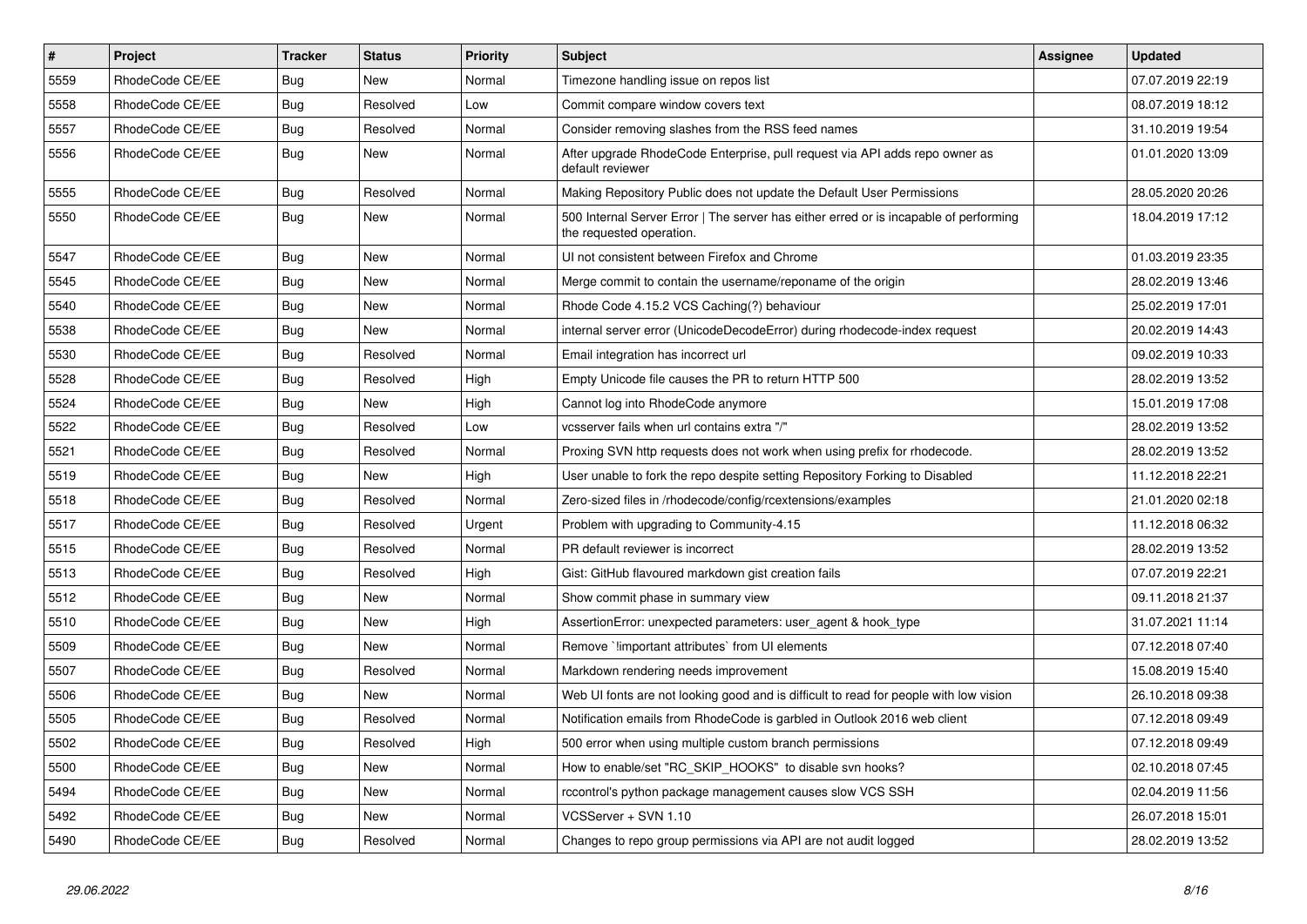| $\pmb{\#}$ | Project         | <b>Tracker</b> | <b>Status</b> | <b>Priority</b> | <b>Subject</b>                                                                                                                                                                       | <b>Assignee</b> | <b>Updated</b>   |
|------------|-----------------|----------------|---------------|-----------------|--------------------------------------------------------------------------------------------------------------------------------------------------------------------------------------|-----------------|------------------|
| 5489       | RhodeCode CE/EE | Bug            | Resolved      | High            | grant_user_permission_to_repo_group API call fails to set permissions on child<br>repos                                                                                              |                 | 11.07.2018 09:57 |
| 5482       | RhodeCode CE/EE | Bug            | Resolved      | Normal          | Changing a repo's 'Remote pull uri' in its Settings fails with 'No repo type specified'                                                                                              |                 | 31.10.2018 08:37 |
| 5475       | RhodeCode CE/EE | Bug            | New           | Normal          | Unable to locate user in OpenLDAP directory via Idaps                                                                                                                                |                 | 08.06.2018 20:06 |
| 5471       | RhodeCode CE/EE | Bug            | New           | Normal          | Webhook integration failing: need more than 3 values to unpack                                                                                                                       |                 | 01.06.2018 02:26 |
| 5462       | RhodeCode CE/EE | Bug            | <b>New</b>    | Normal          | create repo api fails with celery enabled                                                                                                                                            |                 | 10.07.2018 17:49 |
| 5461       | RhodeCode CE/EE | <b>Bug</b>     | Resolved      | Normal          | Changes to user group permissions via API are not audit logged                                                                                                                       |                 | 30.08.2018 09:47 |
| 5460       | RhodeCode CE/EE | Bug            | New           | Low             | Repo creation stuck when remote clone returns partial http code 500                                                                                                                  |                 | 06.07.2018 19:14 |
| 5457       | RhodeCode CE/EE | Bug            | Resolved      | Normal          | Internal server error on full-text search settings page with Elasticsearch                                                                                                           |                 | 16.04.2018 09:08 |
| 5444       | RhodeCode CE/EE | Bug            | Resolved      | Normal          | Error while creating a pull request on a Mercurial repository                                                                                                                        |                 | 17.04.2018 22:29 |
| 5436       | RhodeCode CE/EE | Bug            | Resolved      | High            | Unable To Open Pull Request in 4.11.2                                                                                                                                                |                 | 14.02.2018 11:14 |
| 5434       | RhodeCode CE/EE | Bug            | Resolved      | Immediate       | Locale problem                                                                                                                                                                       |                 | 01.10.2021 09:51 |
| 5433       | RhodeCode CE/EE | Bug            | Resolved      | High            | RhodeCode Community 4.11 doesn't handle HG largefiles extension                                                                                                                      |                 | 01.02.2018 20:08 |
| 5414       | RhodeCode CE/EE | Bug            | New           | High            | When Opening New Pull Request, Target Revision Default Is Undesireable                                                                                                               |                 | 11.04.2018 23:20 |
| 5412       | RhodeCode CE/EE | Bug            | Resolved      | Normal          | Webhook for "pullrequest commented" event returns incomplete data                                                                                                                    |                 | 27.02.2018 18:00 |
| 5410       | RhodeCode CE/EE | Bug            | New           | Normal          | After converting to CE, we get the following error when trying to view some repos in<br>the UI: "UnicodeDecodeError: 'ascii' codec can't decode byte" (full error in<br>Description) |                 | 25.01.2018 20:45 |
| 5406       | RhodeCode CE/EE | Bug            | New           | Normal          | <b>Installer Fails</b>                                                                                                                                                               |                 | 01.12.2017 11:52 |
| 5405       | RhodeCode CE/EE | Bug            | New           | Normal          | Add repository from UI leads to HTTP/404                                                                                                                                             |                 | 28.11.2017 11:39 |
| 5399       | RhodeCode CE/EE | Bug            | In Progress   | High            | Issues with Git LFS integration                                                                                                                                                      |                 | 07.07.2019 22:21 |
| 5381       | RhodeCode CE/EE | Bug            | Resolved      | Normal          | Email integration changeset links invalid                                                                                                                                            |                 | 06.09.2017 12:29 |
| 5380       | RhodeCode CE/EE | <b>Bug</b>     | Resolved      | Normal          | repo commits pageintion error                                                                                                                                                        |                 | 06.09.2017 19:16 |
| 5379       | RhodeCode CE/EE | Bug            | Resolved      | Normal          | Journal RSS feed errors                                                                                                                                                              |                 | 01.09.2017 16:40 |
| 5376       | RhodeCode CE/EE | <b>Bug</b>     | Resolved      | Normal          | error: pretxnchangegroup.acl hook failed: acl: user "" denied on branch "default"                                                                                                    |                 | 16.08.2017 19:45 |
| 5371       | RhodeCode CE/EE | Bug            | <b>New</b>    | Normal          | Comment times in Pull Requests are off by 1 day                                                                                                                                      |                 | 10.04.2018 15:11 |
| 5337       | RhodeCode CE/EE | Bug            | Resolved      | Normal          | Possible memory leak after few Git Pull Requests                                                                                                                                     |                 | 08.08.2017 13:08 |
| 5304       | RhodeCode CE/EE | Bug            | Resolved      | Normal          | Email template not correct                                                                                                                                                           |                 | 31.10.2018 08:36 |
| 5297       | RhodeCode CE/EE | Bug            | Resolved      | Normal          | Locale fails on a SuSE system                                                                                                                                                        |                 | 31.10.2018 08:36 |
| 5277       | RhodeCode CE/EE | Bug            | Resolved      | Normal          | table id=user list table - Ajax error                                                                                                                                                |                 | 13.04.2017 01:04 |
| 5266       | RhodeCode CE/EE | Bug            | Resolved      | Normal          | Validate if changes in target branches get's propagated on Pull request updates                                                                                                      |                 | 05.04.2017 18:10 |
| 5259       | RhodeCode CE/EE | Bug            | Resolved      | Normal          | user-journal storage changes                                                                                                                                                         |                 | 12.04.2017 00:04 |
| 5227       | RhodeCode CE/EE | Bug            | New           | Normal          | 400 during a svn checkout, file with special chars                                                                                                                                   |                 | 23.02.2017 17:43 |
| 5218       | RhodeCode CE/EE | <b>Bug</b>     | New           | Normal          | 500 when forking repository, when using special chars in password.                                                                                                                   |                 | 19.02.2017 21:46 |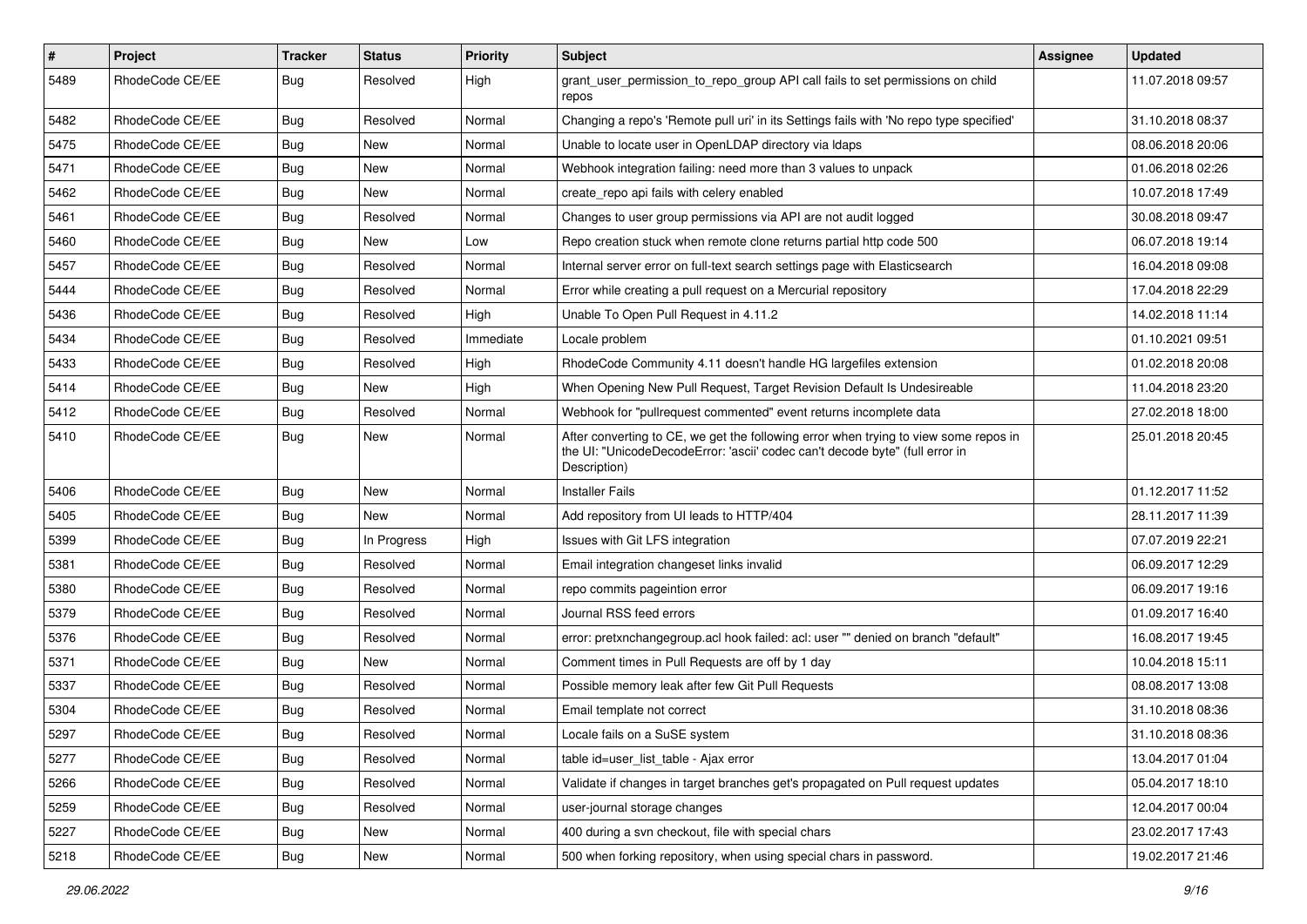| $\vert$ # | Project         | <b>Tracker</b> | <b>Status</b> | <b>Priority</b> | <b>Subject</b>                                                                                                     | <b>Assignee</b> | <b>Updated</b>   |
|-----------|-----------------|----------------|---------------|-----------------|--------------------------------------------------------------------------------------------------------------------|-----------------|------------------|
| 5213      | RhodeCode CE/EE | Bug            | Resolved      | Normal          | Fixing Apache Proxy timeout issues                                                                                 |                 | 14.02.2017 09:44 |
| 5210      | RhodeCode CE/EE | Bug            | Resolved      | Normal          | webook problems                                                                                                    |                 | 13.02.2017 19:43 |
| 5164      | RhodeCode CE/EE | Bug            | Resolved      | Normal          | non-web calls are leaking session objects                                                                          |                 | 13.01.2017 01:30 |
| 4676      | RhodeCode CE/EE | Bug            | Resolved      | Normal          | Some admin passwords can make installation fail                                                                    |                 | 16.12.2016 16:16 |
| 4675      | RhodeCode CE/EE | <b>Bug</b>     | Resolved      | Normal          | Disk free inodes are displayed incorrectly                                                                         |                 | 13.12.2016 22:41 |
| 4306      | RhodeCode CE/EE | Bug            | Resolved      | Normal          | Issue to push file with character # on a SVN                                                                       |                 | 03.04.2017 16:44 |
| 4304      | RhodeCode CE/EE | Bug            | Resolved      | High            | Search: Internal Server Error                                                                                      |                 | 26.11.2016 16:26 |
| 4285      | RhodeCode CE/EE | <b>Bug</b>     | New           | Normal          | Intermittent error while trying to create or fork a repository                                                     |                 | 17.10.2016 22:42 |
| 4274      | RhodeCode CE/EE | Bug            | Resolved      | Normal          | 500 error when push big objects                                                                                    |                 | 13.02.2017 19:53 |
| 4266      | RhodeCode CE/EE | <b>Bug</b>     | Resolved      | Normal          | Error 500 on integrations page after setting up Webhook                                                            |                 | 17.10.2016 15:35 |
| 4255      | RhodeCode CE/EE | Bug            | New           | Normal          | [translation, i18n] translation not being applied to integrations pages                                            |                 | 30.09.2016 15:56 |
| 4206      | RhodeCode CE/EE | <b>Bug</b>     | Resolved      | High            | Error creating SVN groups                                                                                          |                 | 15.09.2016 13:24 |
| 4190      | RhodeCode CE/EE | Bug            | <b>New</b>    | Normal          | [tests] fix or remove rst xss inline test                                                                          |                 | 22.08.2016 12:15 |
| 4189      | RhodeCode CE/EE | Bug            | New           | Normal          | [tests, git] count of commit ids is different for git than hg when comparing remote                                |                 | 22.08.2016 12:34 |
| 4188      | RhodeCode CE/EE | Bug            | <b>New</b>    | Normal          | [tests, svn] changeset tests produce different results for svn                                                     |                 | 22.08.2016 09:54 |
| 4166      | RhodeCode CE/EE | Bug            | Resolved      | Urgent          | [ce] Rhodecode crashing after MySQL error                                                                          |                 | 23.08.2016 23:35 |
| 4154      | RhodeCode CE/EE | Bug            | New           | Low             | [ce, ee] user register via github captcha                                                                          |                 | 05.08.2016 22:51 |
| 4116      | RhodeCode CE/EE | Bug            | <b>New</b>    | High            | [ee] Starting EE or running paster commands like setup-rhodecode does not work<br>without setting LC_ALL properly. |                 | 18.08.2016 21:03 |
| 4109      | RhodeCode CE/EE | Bug            | <b>New</b>    | Normal          | [files] The "switch to commit" widget is broken after using browser back button                                    |                 | 17.04.2018 21:50 |
| 4090      | RhodeCode CE/EE | Bug            | Resolved      | Normal          | test ticket                                                                                                        |                 | 09.03.2021 20:39 |
| 4089      | RhodeCode CE/EE | <b>Bug</b>     | Resolved      | Normal          | svn repository does not exist                                                                                      |                 | 12.06.2018 12:29 |
| 4040      | RhodeCode CE/EE | Bug            | <b>New</b>    | Low             | [ce, ee] logout when logged out causes 403 Cross-site request forgery detected                                     |                 | 23.06.2016 13:40 |
| 3963      | RhodeCode CE/EE | Bug            | New           | Normal          | [ce] Getting a newly added repo via remap/rescan via api gives no data                                             |                 | 27.05.2016 05:02 |
| 3956      | RhodeCode CE/EE | <b>Bug</b>     | New           | Normal          | [ce] - svn commit with all 'None' properties (author, message, etc.)                                               |                 | 23.05.2016 17:22 |
| 3939      | RhodeCode CE/EE | Bug            | <b>New</b>    | Normal          | [ux] changelog filter blank after going back in browser                                                            |                 | 18.05.2016 14:50 |
| 3923      | RhodeCode CE/EE | Bug            | New           | Normal          | odd exception on running internal-code                                                                             |                 | 09.08.2016 10:54 |
| 3922      | RhodeCode CE/EE | <b>Bug</b>     | New           | Normal          | syn backend returns different diff to git/hg backends                                                              |                 | 11.05.2016 14:29 |
| 3615      | RhodeCode CE/EE | Bug            | New           | Low             | (OperationalError) too many SQL variables on admin journal page                                                    |                 | 06.05.2016 11:45 |
| 3555      | RhodeCode CE/EE | <b>Bug</b>     | Resolved      | Normal          | Then disabled repo location change the panel should explicitly state that it's disabled                            |                 | 25.04.2016 10:34 |
| 3441      | RhodeCode CE/EE | <b>Bug</b>     | New           | Normal          | [ux] clicking on line in file view scrolls to that line                                                            |                 | 05.04.2016 13:35 |
| 3382      | RhodeCode CE/EE | <b>Bug</b>     | New           | Normal          | download superrepo with subrepos                                                                                   |                 | 25.03.2016 01:30 |
| 3357      | RhodeCode CE/EE | <b>Bug</b>     | Resolved      | Normal          | switch to sometimes fails to load files metadata                                                                   |                 | 30.03.2016 10:56 |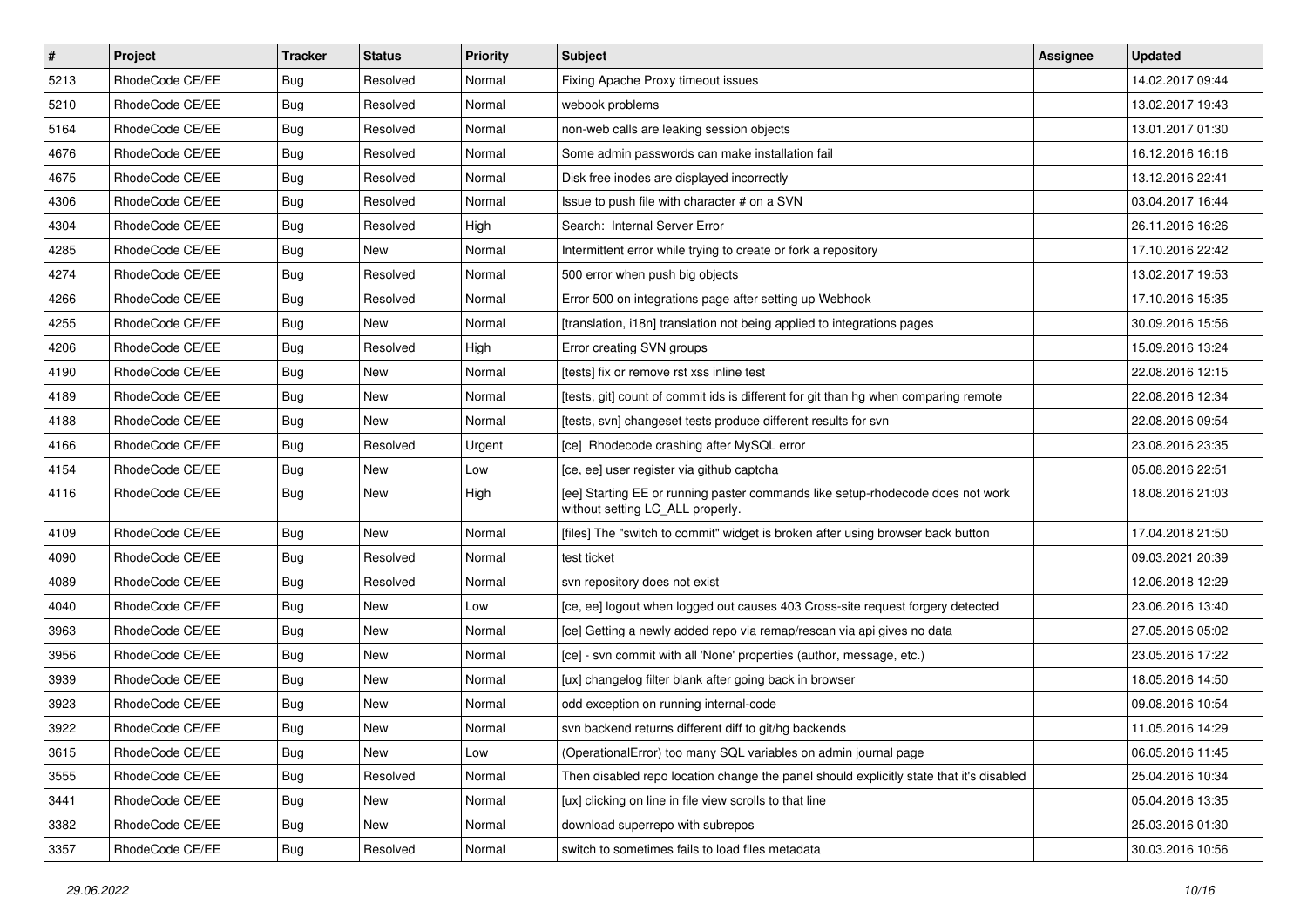| $\pmb{\#}$ | Project                | <b>Tracker</b> | <b>Status</b> | Priority | <b>Subject</b>                                                            | Assignee | <b>Updated</b>   |
|------------|------------------------|----------------|---------------|----------|---------------------------------------------------------------------------|----------|------------------|
| 3351       | RhodeCode CE/EE        | <b>Bug</b>     | New           | Normal   | Duplicate IP whitelist entry shows error flash                            |          | 21.03.2016 15:54 |
| 3334       | RhodeCode CE/EE        | Bug            | New           | Normal   | Attempt to edit .coveragerc through the online file editor                |          | 17.03.2016 13:49 |
| 3250       | RhodeCode CE/EE        | Bug            | New           | Normal   | Posting a comment message is very slow !                                  |          | 17.03.2016 12:57 |
| 3022       | RhodeCode CE/EE        | <b>Bug</b>     | New           | Normal   | SVN support with repositories groups                                      |          | 26.07.2016 18:25 |
| 2264       | RhodeCode CE/EE        | Bug            | Resolved      | Normal   | New user password change doesn't actually require a password change.      |          | 12.08.2016 16:01 |
| 1404       | RhodeCode CE/EE        | <b>Bug</b>     | Resolved      | Normal   | clone of really huge git repo (4gb) causes pyro to explode                |          | 07.02.2017 14:52 |
| 5535       | RhodeCode Control      | <b>Bug</b>     | New           | Normal   | improper rollback on upgrade failure                                      |          | 09.02.2019 21:12 |
| 5501       | RhodeCode Control      | Bug            | New           | Normal   | rccontrol throwing rccontrol.lib.exceptions.SupervisorFailedToStart       |          | 19.05.2022 19:32 |
| 5531       | <b>RhodeCode Tools</b> | <b>Bug</b>     | New           | Normal   | rhodecode-index: default cli opts overwrite given mapping file            |          | 17.07.2020 17:36 |
| 5450       | RhodeCode Tools        | <b>Bug</b>     | New           | Normal   | rhodecode-api get_license_info no longer works                            |          | 17.07.2018 15:01 |
| 4220       | RhodeCode Appenlight   | Feature        | New           | Low      | Search params allow sorting of result.                                    |          | 06.09.2016 16:33 |
| 4071       | RhodeCode Appenlight   | Feature        | New           | Normal   | Allow for easy out-out of assigned permissions                            |          | 05.07.2016 10:14 |
| 4064       | RhodeCode Appenlight   | Feature        | New           | Normal   | Create a multiple action feature for Reports and Logs lists               |          | 30.06.2016 15:18 |
| 4063       | RhodeCode Appenlight   | Feature        | New           | Normal   | add option to specify custom value in dashboard select                    |          | 30.06.2016 15:17 |
| 4062       | RhodeCode Appenlight   | Feature        | New           | Normal   | A way to see browser breakdown for an error                               |          | 30.06.2016 15:16 |
| 4061       | RhodeCode Appenlight   | Feature        | New           | Normal   | Timezone for applications                                                 |          | 30.06.2016 15:16 |
| 4060       | RhodeCode Appenlight   | Feature        | New           | Normal   | Replayable requests                                                       |          | 30.06.2016 15:15 |
| 4059       | RhodeCode Appenlight   | Feature        | <b>New</b>    | Normal   | Server Monitoring                                                         |          | 30.06.2016 15:15 |
| 4057       | RhodeCode Appenlight   | Feature        | New           | Normal   | Negation option for search filter                                         |          | 30.06.2016 15:12 |
| 4056       | RhodeCode Appenlight   | Feature        | New           | Normal   | Optionally allow to filter graphs per machine in dashboard                |          | 30.06.2016 15:12 |
| 4017       | RhodeCode Appenlight   | Feature        | New           | Low      | application logos need help                                               |          | 14.06.2016 11:52 |
| 5643       | RhodeCode CE/EE        | Feature        | Resolved      | Low      | jump to bottom of review                                                  |          | 30.04.2021 08:53 |
| 5642       | RhodeCode CE/EE        | Feature        | Resolved      | Normal   | pull request version column in commit list                                |          | 30.04.2021 08:53 |
| 5641       | RhodeCode CE/EE        | Feature        | New           | Normal   | "Add draft" / (x) button usability                                        |          | 30.11.2020 20:53 |
| 5638       | RhodeCode CE/EE        | Feature        | New           | Normal   | Add "Copy full url path" button                                           |          | 05.02.2021 20:23 |
| 5637       | RhodeCode CE/EE        | Feature        | New           | Normal   | Clone URL templates - add per repository/namespace                        |          | 29.10.2020 09:38 |
| 5635       | RhodeCode CE/EE        | Feature        | Resolved      | Normal   | Remember column sorted by of the "Pull Requests You Participate In" table |          | 30.11.2020 22:30 |
| 5631       | RhodeCode CE/EE        | Feature        | New           | Normal   | Change target of PR                                                       |          | 31.07.2020 17:05 |
| 5617       | RhodeCode CE/EE        | Feature        | New           | Normal   | Allow PRs to non-head bookmarks                                           |          | 20.05.2020 12:25 |
| 5614       | RhodeCode CE/EE        | Feature        | Resolved      | Normal   | Show context function name in hg diffs                                    |          | 23.04.2020 13:43 |
| 5613       | RhodeCode CE/EE        | Feature        | New           | Low      | Feature Request: Issue tracker link in new tab/window                     |          | 03.10.2021 23:25 |
| 5611       | RhodeCode CE/EE        | Feature        | Resolved      | Normal   | Add information "is the pull request up to date?" in the PR page          |          | 03.10.2021 23:24 |
| 5603       | RhodeCode CE/EE        | Feature        | Resolved      | Normal   | Code search - highlight matching search terms                             |          | 30.03.2020 11:16 |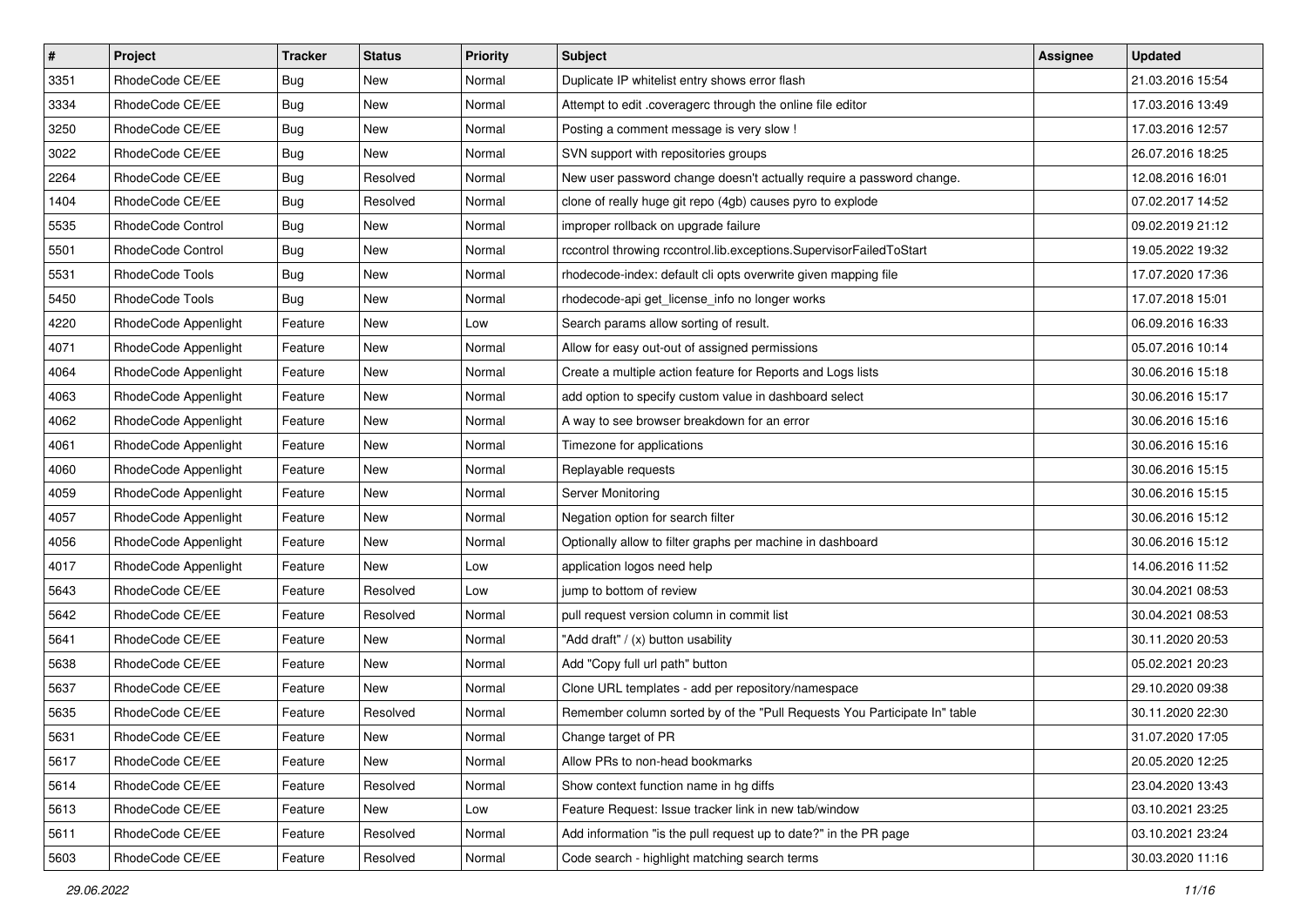| $\vert$ # | Project         | <b>Tracker</b> | <b>Status</b> | <b>Priority</b> | <b>Subject</b>                                                                                  | <b>Assignee</b> | <b>Updated</b>   |
|-----------|-----------------|----------------|---------------|-----------------|-------------------------------------------------------------------------------------------------|-----------------|------------------|
| 5601      | RhodeCode CE/EE | Feature        | Resolved      | Normal          | Default navigation should be by branch name not commit id                                       |                 | 04.06.2020 23:51 |
| 5600      | RhodeCode CE/EE | Feature        | <b>New</b>    | Normal          | Change default repository landing page                                                          |                 | 27.01.2021 01:04 |
| 5595      | RhodeCode CE/EE | Feature        | New           | Normal          | Group code review mail notification                                                             |                 | 03.03.2020 10:17 |
| 5586      | RhodeCode CE/EE | Feature        | New           | Normal          | @mention should be a link                                                                       |                 | 29.01.2020 11:46 |
| 5585      | RhodeCode CE/EE | Feature        | Resolved      | Normal          | Minimize downtime on rccontrol upgrade                                                          |                 | 27.03.2020 09:45 |
| 5584      | RhodeCode CE/EE | Feature        | New           | Normal          | "update pull request link" message on vcs client                                                |                 | 23.01.2020 10:32 |
| 5583      | RhodeCode CE/EE | Feature        | Resolved      | Normal          | rcextensions hook for pull request comment                                                      |                 | 23.04.2020 13:42 |
| 5574      | RhodeCode CE/EE | Feature        | Resolved      | Normal          | hg: Information for external hooks                                                              |                 | 30.07.2020 15:40 |
| 5552      | RhodeCode CE/EE | Feature        | New           | High            | PR dependency across repos                                                                      |                 | 22.06.2019 01:15 |
| 5543      | RhodeCode CE/EE | Feature        | New           | Normal          | Repo API should have equivalent get_repo_audit_logs() to User API call<br>get_user_audit_logs() |                 | 26.02.2019 12:22 |
| 5536      | RhodeCode CE/EE | Feature        | Resolved      | Low             | Ability to disable server-side SSH key generation                                               |                 | 28.02.2019 13:52 |
| 5520      | RhodeCode CE/EE | Feature        | Resolved      | Normal          | Show the head commits shas when the merge is prevented due to multiple heads                    |                 | 28.02.2019 13:52 |
| 5511      | RhodeCode CE/EE | Feature        | New           | Normal          | New feature to synchronize the fork with the remote repo from the summary page                  |                 | 13.11.2018 01:23 |
| 5504      | RhodeCode CE/EE | Feature        | New           | Normal          | Buttons to copy commit hash and to expand the commit message in the repo<br>summary view        |                 | 26.10.2018 00:59 |
| 5469      | RhodeCode CE/EE | Feature        | Resolved      | Normal          | elastisearch > 2.x not supported?                                                               |                 | 21.01.2020 02:19 |
| 5396      | RhodeCode CE/EE | Feature        | Resolved      | Normal          | Merge state with shadow repo should be created during pull request                              |                 | 12.10.2017 21:57 |
| 5321      | RhodeCode CE/EE | Feature        | Resolved      | Normal          | Audit logs                                                                                      |                 | 21.06.2017 12:49 |
| 5316      | RhodeCode CE/EE | Feature        | In Progress   | Normal          | UI should provide checkout URL for a SVN path                                                   |                 | 06.11.2017 21:59 |
| 5289      | RhodeCode CE/EE | Feature        | New           | High            | Ability to Upload/Replace a file using the UI                                                   |                 | 22.09.2017 10:29 |
| 5278      | RhodeCode CE/EE | Feature        | New           | Normal          | Require support for git repositories of the form git://                                         |                 | 13.04.2017 15:20 |
| 5273      | RhodeCode CE/EE | Feature        | New           | Normal          | Comment status                                                                                  |                 | 07.04.2017 13:10 |
| 5272      | RhodeCode CE/EE | Feature        | Resolved      | Normal          | Pull Request checklist                                                                          |                 | 21.01.2020 02:09 |
| 5271      | RhodeCode CE/EE | Feature        | New           | Normal          | Private comments                                                                                |                 | 07.04.2017 12:01 |
| 5256      | RhodeCode CE/EE | Feature        | New           | Normal          | Last repository access time.                                                                    |                 | 23.03.2017 16:34 |
| 5187      | RhodeCode CE/EE | Feature        | Resolved      | Normal          | changelog dynamic loading of commits                                                            |                 | 12.06.2018 12:31 |
| 4301      | RhodeCode CE/EE | Feature        | New           | Normal          | [API] toggle force_password_reset in api for Idap users                                         |                 | 28.10.2016 15:43 |
| 4272      | RhodeCode CE/EE | Feature        | New           | Normal          | Better SPAM protection                                                                          |                 | 12.10.2016 11:14 |
| 4226      | RhodeCode CE/EE | Feature        | New           | Normal          | [settings, system info] add VCS and Channelstream status to System Info                         |                 | 14.09.2016 16:45 |
| 4222      | RhodeCode CE/EE | Feature        | New           | Normal          | Configurable detection of READMEs                                                               |                 | 09.09.2016 10:05 |
| 4207      | RhodeCode CE/EE | Feature        | Resolved      | Normal          | Support for obsolescence markers in changelog UI                                                |                 | 19.05.2017 16:14 |
| 4192      | RhodeCode CE/EE | Feature        | Resolved      | Normal          | [ce, ee] slack/hipchat integrations group commits by branch pushed                              |                 | 09.09.2016 19:01 |
| 4191      | RhodeCode CE/EE | Feature        | New           | Normal          | Add custom Image logo option to header                                                          |                 | 22.08.2016 14:49 |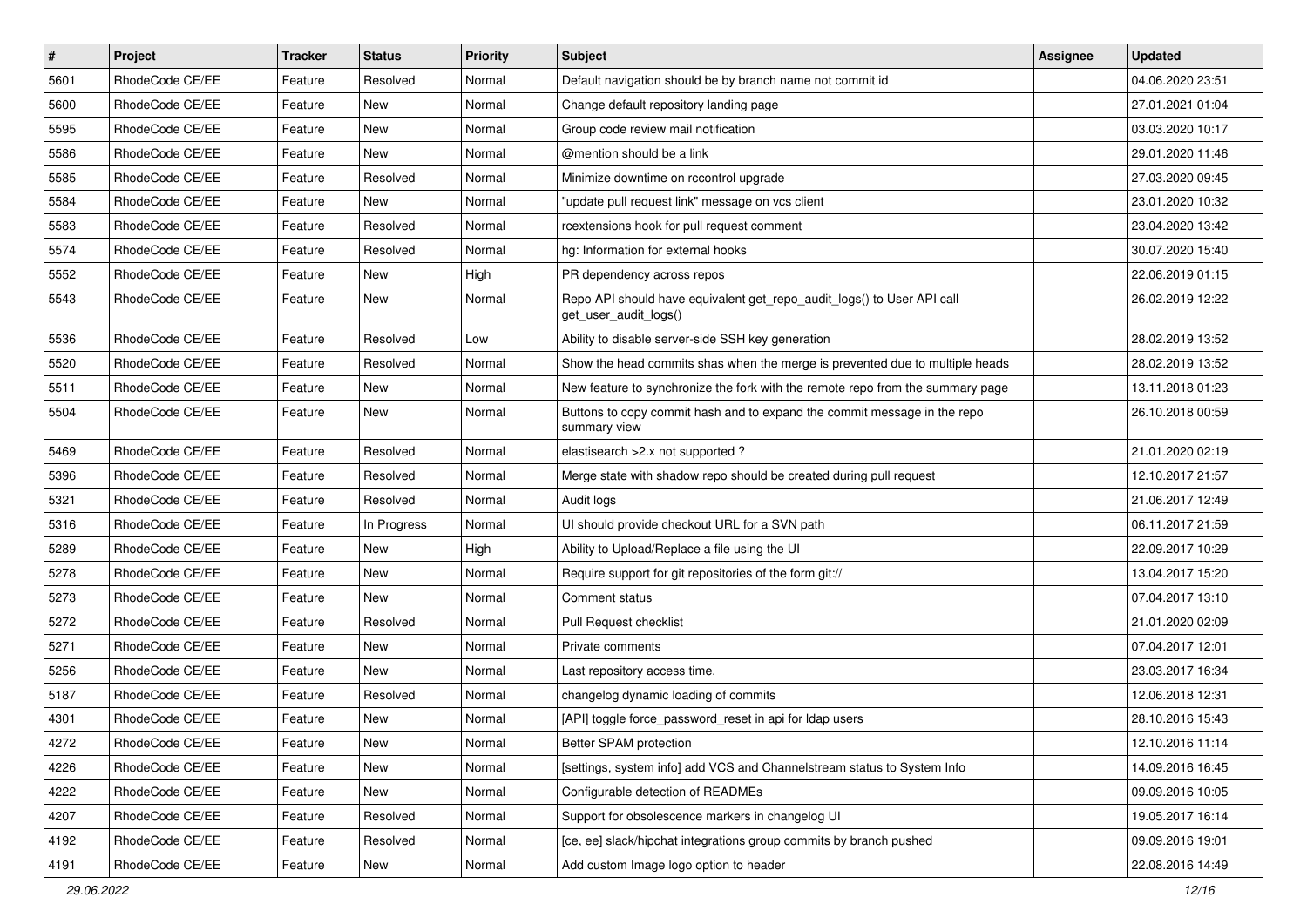| $\sharp$ | Project           | <b>Tracker</b> | <b>Status</b> | Priority | <b>Subject</b>                                                                                   | Assignee | <b>Updated</b>   |
|----------|-------------------|----------------|---------------|----------|--------------------------------------------------------------------------------------------------|----------|------------------|
| 4182     | RhodeCode CE/EE   | Feature        | New           | Normal   | add direct link from notification to corresponding PR                                            |          | 19.08.2016 12:35 |
| 4144     | RhodeCode CE/EE   | Feature        | New           | Normal   | [ux] improve enable/disable of notifications                                                     |          | 02.08.2016 17:19 |
| 4044     | RhodeCode CE/EE   | Feature        | Resolved      | Normal   | <b>Branch permissions</b>                                                                        |          | 30.08.2018 09:48 |
| 3999     | RhodeCode CE/EE   | Feature        | Resolved      | Normal   | Add `send account information` to user creation page                                             |          | 28.06.2016 15:22 |
| 3981     | RhodeCode CE/EE   | Feature        | Resolved      | Normal   | Add cloud hosting like Gitlab, GitHub                                                            |          | 02.03.2020 09:14 |
| 3980     | RhodeCode CE/EE   | Feature        | New           | Normal   | Add CI engine                                                                                    |          | 05.06.2016 21:32 |
| 3979     | RhodeCode CE/EE   | Feature        | New           | Normal   | Add kanban board                                                                                 |          | 05.06.2016 21:20 |
| 3978     | RhodeCode CE/EE   | Feature        | <b>New</b>    | Normal   | Add bug tracker                                                                                  |          | 05.06.2016 21:20 |
| 3977     | RhodeCode CE/EE   | Feature        | <b>New</b>    | Normal   | Wiki                                                                                             |          | 05.06.2016 21:11 |
| 3486     | RhodeCode CE/EE   | Feature        | <b>New</b>    | Normal   | expose origin of permission in perm dict for users                                               |          | 06.06.2016 10:54 |
| 3472     | RhodeCode CE/EE   | Feature        | New           | Normal   | Expose unified hooks that can be used in SSH backend                                             |          | 14.04.2016 17:54 |
| 3460     | RhodeCode CE/EE   | Feature        | New           | Normal   | [ux, frontend] hide "show more" button when there is nothing more to show                        |          | 11.04.2016 13:37 |
| 3455     | RhodeCode CE/EE   | Feature        | <b>New</b>    | Normal   | [ux] commit message search should render entire commit message                                   |          | 07.04.2016 17:50 |
| 3440     | RhodeCode CE/EE   | Feature        | <b>New</b>    | Normal   | [design, ux] mock-up user interface for adding a branch/bookmark                                 |          | 05.04.2016 09:21 |
| 3373     | RhodeCode CE/EE   | Feature        | <b>New</b>    | Normal   | Allow to create Bookmarks and Branches from UI                                                   |          | 05.04.2016 09:21 |
| 2882     | RhodeCode CE/EE   | Feature        | New           | Normal   | Bulk comment submit                                                                              |          | 17.03.2016 17:50 |
| 2817     | RhodeCode CE/EE   | Feature        | Resolved      | Normal   | Make largefiles downloadable from the interface                                                  |          | 27.03.2017 14:04 |
| 2539     | RhodeCode CE/EE   | Feature        | Feedback      | Normal   | Recursive deletion of resources                                                                  |          | 20.04.2016 08:52 |
| 1457     | RhodeCode CE/EE   | Feature        | New           | Normal   | add allow permissions inheritance on repo groups                                                 |          | 22.09.2017 10:27 |
| 148      | RhodeCode CE/EE   | Feature        | <b>New</b>    | Normal   | [comments] Add per file and multiline comments in a changeset                                    |          | 25.05.2016 10:20 |
| 5582     | RhodeCode Control | Feature        | New           | Normal   | Add the version number of a PR in the HTTP API                                                   |          | 15.01.2020 10:45 |
| 5534     | RhodeCode Control | Feature        | <b>New</b>    | Normal   | extract/preload subcommand                                                                       |          | 14.02.2019 14:45 |
| 5533     | RhodeCode Control | Feature        | In Progress   | Normal   | Support busybox tar                                                                              |          | 09.02.2019 22:09 |
| 5591     | Documentation     | Support        | New           | Normal   | documentation typo                                                                               |          | 04.02.2020 19:43 |
| 5529     | Documentation     | Support        | New           | Normal   | Documentation does not detail watched repositories                                               |          | 07.02.2019 00:16 |
| 5423     | Documentation     | Support        | Resolved      | Normal   | API-Documentation for Method "create_repo_group" faulty                                          |          | 22.01.2018 16:23 |
| 5237     | Documentation     | Support        | New           | Normal   | documentation for DR                                                                             |          | 06.03.2017 23:34 |
| 5677     | RhodeCode CE/EE   | Support        | New           | Normal   | PR cross merge                                                                                   |          | 28.01.2022 16:59 |
| 5639     | RhodeCode CE/EE   | Support        | New           | High     | 500 Internal Server Error   The server has either erred  after importing Database<br>from backup |          | 22.11.2020 09:15 |
| 5618     | RhodeCode CE/EE   | Support        | New           | Normal   | Getting HTTP 502 Bad Gateway when trying to push (or clone) on a slow network                    |          | 27.05.2020 21:56 |
| 5609     | RhodeCode CE/EE   | Support        | Resolved      | Normal   | Change git diff algorithm                                                                        |          | 31.03.2020 22:08 |
| 5593     | RhodeCode CE/EE   | Support        | New           | Normal   | SSH connections                                                                                  |          | 17.02.2020 16:18 |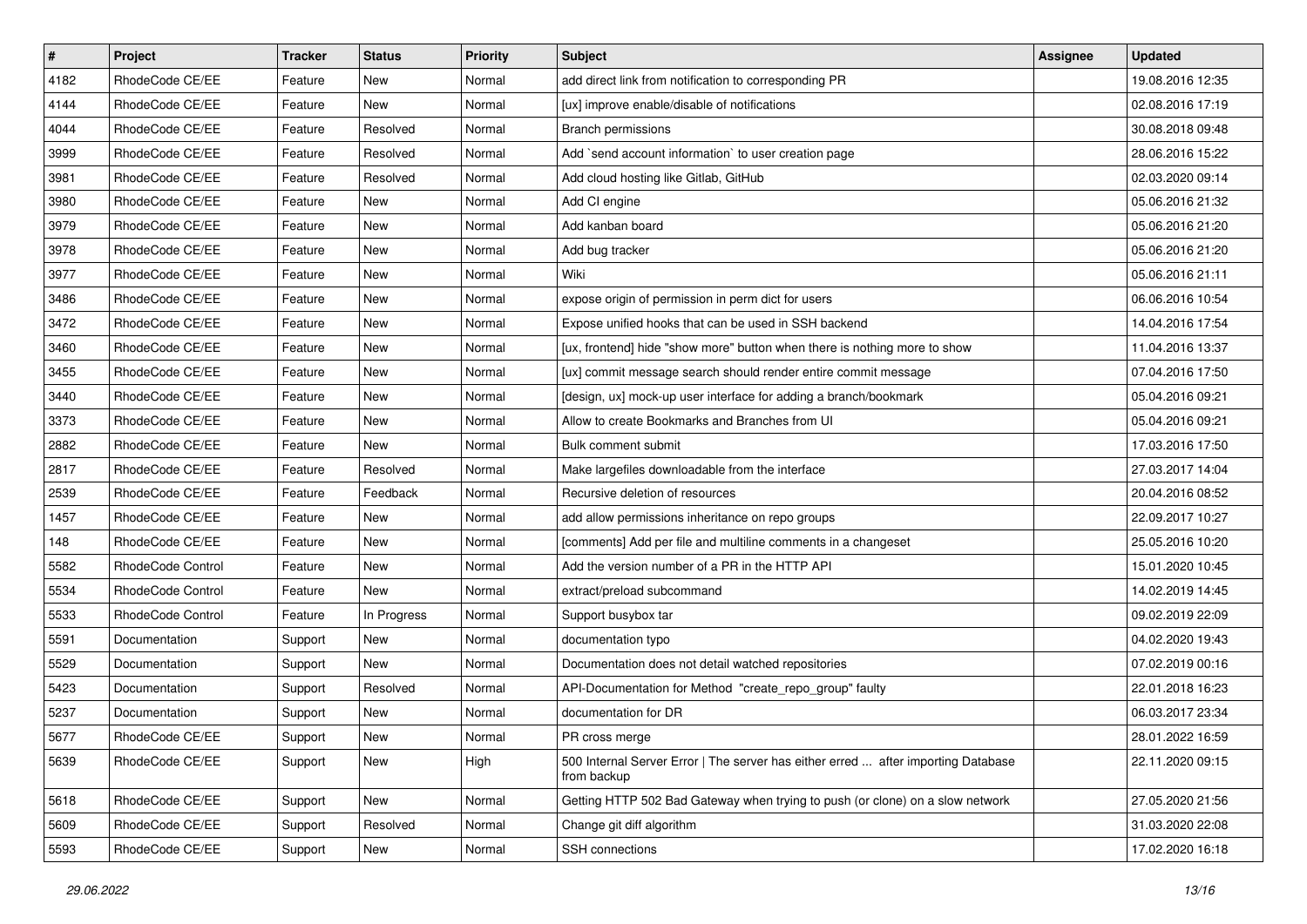| $\#$ | Project         | Tracker | <b>Status</b> | <b>Priority</b> | Subject                                                                                                                           | <b>Assignee</b> | <b>Updated</b>   |
|------|-----------------|---------|---------------|-----------------|-----------------------------------------------------------------------------------------------------------------------------------|-----------------|------------------|
| 5554 | RhodeCode CE/EE | Support | Resolved      | Normal          | How to increase number of commits shown in pagination on dashboard and<br>changelog                                               |                 | 21.01.2020 02:08 |
| 5546 | RhodeCode CE/EE | Support | Resolved      | Normal          | experiments with mercurial 4.9                                                                                                    |                 | 26.03.2019 09:23 |
| 5544 | RhodeCode CE/EE | Support | Resolved      | Normal          | Use of authentication token with LDAP account results in account lockout when max<br>bad password attempts are configured in LDAP |                 | 27.02.2019 10:09 |
| 5541 | RhodeCode CE/EE | Support | New           | Normal          | <b>SVN Settings: Repository Patterns</b>                                                                                          |                 | 16.12.2019 15:35 |
| 5527 | RhodeCode CE/EE | Support | New           | Normal          | API: expose human readable failure reason                                                                                         |                 | 30.01.2019 17:43 |
| 5503 | RhodeCode CE/EE | Support | New           | Normal          | failed to upgrade to 4.13.3                                                                                                       |                 | 06.11.2018 18:28 |
| 5499 | RhodeCode CE/EE | Support | New           | Normal          | ERROR [celery.worker.consumer.consumer] consumer: Cannot connect                                                                  |                 | 11.09.2018 08:39 |
| 5497 | RhodeCode CE/EE | Support | New           | Normal          | hg push hangs                                                                                                                     |                 | 30.08.2018 22:15 |
| 5496 | RhodeCode CE/EE | Support | New           | Normal          | database migration 4.11.6 mysql to 4.12.4 postgres                                                                                |                 | 27.08.2018 21:17 |
| 5495 | RhodeCode CE/EE | Support | New           | Normal          | Idap to crowd users groups sync source                                                                                            |                 | 10.09.2018 22:09 |
| 5491 | RhodeCode CE/EE | Support | New           | Urgent          | Upgrade RhodeCode Community + VCSSERVER from 4.10.4 to 4.12.4, pull request<br>stop working with reviewers                        |                 | 30.08.2018 09:47 |
| 5484 | RhodeCode CE/EE | Support | New           | Normal          | Setting up ssh, remote hg not found                                                                                               |                 | 06.07.2018 23:41 |
| 5468 | RhodeCode CE/EE | Support | New           | Normal          | Check logic for updating last commit for repository groups                                                                        |                 | 30.08.2018 09:47 |
| 5395 | RhodeCode CE/EE | Support | Resolved      | Normal          | Svn protocols and performance                                                                                                     |                 | 04.04.2019 18:08 |
| 5394 | RhodeCode CE/EE | Support | New           | Normal          | SVN to Git / Mercurial Migration                                                                                                  |                 | 03.10.2017 09:29 |
| 5375 | RhodeCode CE/EE | Support | Resolved      | Normal          | How do I configure "Go to" to just search repository names?                                                                       |                 | 16.08.2017 18:00 |
| 5269 | RhodeCode CE/EE | Support | New           | Normal          | Upgrade from RC EE 3.7.1 to RC EE 4.x                                                                                             |                 | 29.06.2017 19:36 |
| 5255 | RhodeCode CE/EE | Support | <b>New</b>    | Normal          | I can't access issues created by me from mail                                                                                     |                 | 04.04.2017 11:28 |
| 4677 | RhodeCode CE/EE | Support | Resolved      | High            | API get repo refs not working?                                                                                                    |                 | 19.12.2016 11:46 |
| 4303 | RhodeCode CE/EE | Support | <b>New</b>    | Normal          | rhodecode instance                                                                                                                |                 | 08.11.2016 16:32 |
| 4252 | RhodeCode CE/EE | Support | New           | Normal          | Backup & Recovery                                                                                                                 |                 | 07.10.2016 19:47 |
| 4227 | RhodeCode CE/EE | Support | Resolved      | Normal          | VBScript files detected as text/plain - no syntax highlighting                                                                    |                 | 14.09.2016 22:38 |
| 4081 | RhodeCode CE/EE | Support | Resolved      | Normal          | Receiving server 500 error when trying to clone repo from windows client using<br>eclipse                                         |                 | 12.07.2016 14:30 |
| 3967 | RhodeCode CE/EE | Support | In Progress   | Normal          | Server 500 error                                                                                                                  |                 | 11.08.2016 13:39 |
| 3364 | RhodeCode CE/EE | Support | New           | High            | Allow Specifying the Commit Message for Pull Request Merges                                                                       |                 | 17.04.2018 21:51 |
| 3332 | RhodeCode CE/EE | Support | New           | Normal          | LDAP settings page: Add button "test connection"                                                                                  |                 | 17.03.2016 10:23 |
| 5408 | Documentation   | Task    | Resolved      | Low             | Upate nginx documentation for non standard SSL port                                                                               |                 | 12.07.2018 23:21 |
| 737  | Documentation   | Task    | New           | Normal          | What is an extra field and how do you add it?                                                                                     |                 | 01.07.2016 14:15 |
| 5537 | RhodeCode CE/EE | Task    | Resolved      | Normal          | Add owner to create_pull_request API                                                                                              |                 | 28.02.2019 13:52 |
| 5404 | RhodeCode CE/EE | Task    | New           | Normal          | Add an option to detach review rules when deleting an user                                                                        |                 | 22.11.2017 11:23 |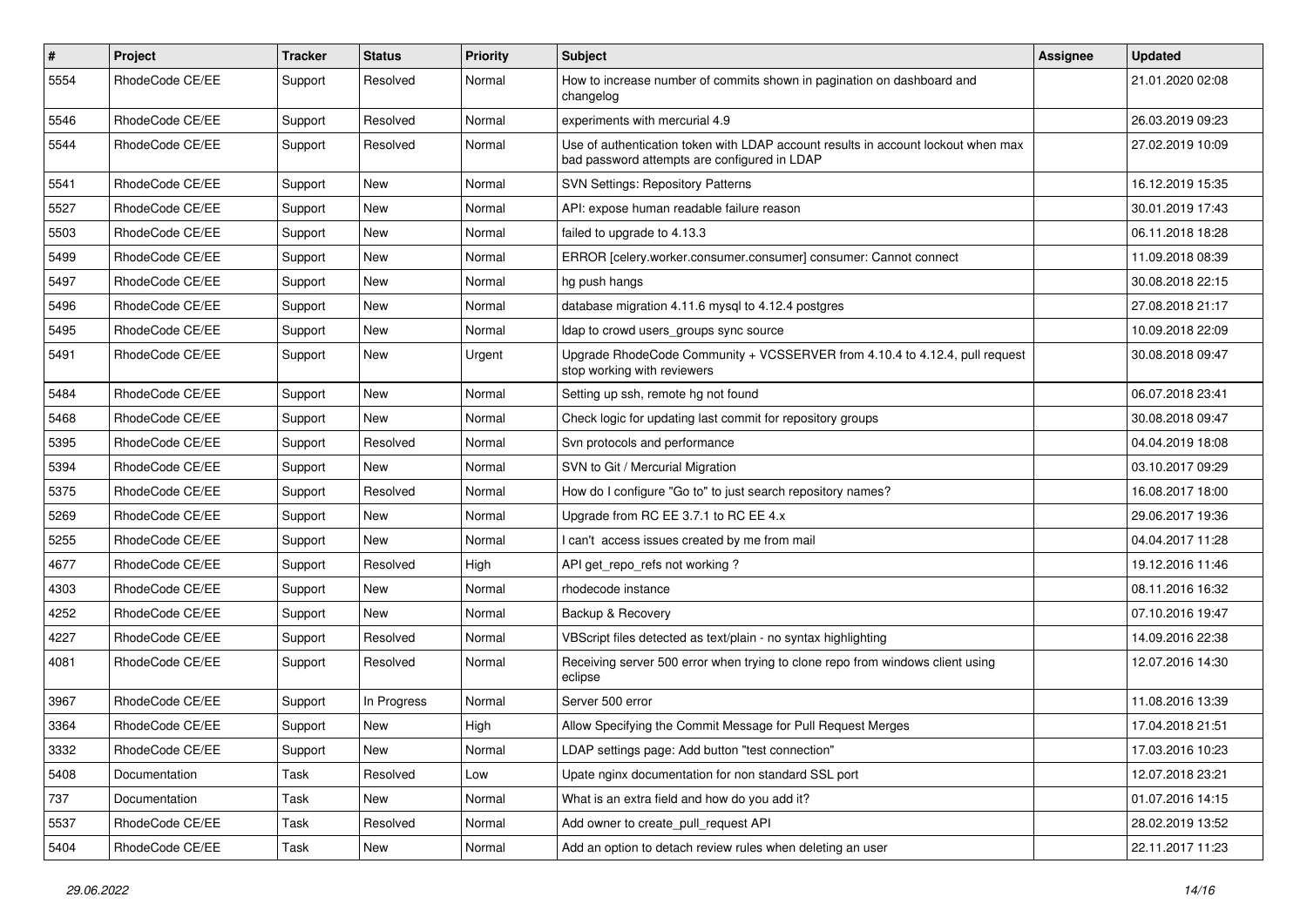| $\vert$ # | Project         | Tracker | <b>Status</b> | <b>Priority</b> | Subject                                                                                               | Assignee | <b>Updated</b>   |
|-----------|-----------------|---------|---------------|-----------------|-------------------------------------------------------------------------------------------------------|----------|------------------|
| 5400      | RhodeCode CE/EE | Task    | New           | Normal          | User group - subgroup support                                                                         |          | 06.11.2017 22:00 |
| 5391      | RhodeCode CE/EE | Task    | Resolved      | High            | Secure Email change                                                                                   |          | 17.04.2018 21:50 |
| 5343      | RhodeCode CE/EE | Task    | Resolved      | Normal          | SSH key management and SSH support                                                                    |          | 18.08.2017 23:50 |
| 5265      | RhodeCode CE/EE | Task    | Resolved      | Normal          | Enable phases support                                                                                 |          | 11.05.2017 11:10 |
| 5235      | RhodeCode CE/EE | Task    | Resolved      | Normal          | relative image support                                                                                |          | 10.03.2017 23:37 |
| 5229      | RhodeCode CE/EE | Task    | Resolved      | Normal          | add support for https://clipboardjs.com/                                                              |          | 21.01.2020 02:19 |
| 5225      | RhodeCode CE/EE | Task    | Resolved      | Normal          | add tag of author/contribitor to comments                                                             |          | 11.05.2017 11:10 |
| 5221      | RhodeCode CE/EE | Task    | Resolved      | Normal          | Missing comment type in emails                                                                        |          | 19.02.2017 21:46 |
| 5207      | RhodeCode CE/EE | Task    | Resolved      | Low             | Release 4.6.1                                                                                         |          | 13.02.2017 18:04 |
| 5203      | RhodeCode CE/EE | Task    | Resolved      | Normal          | optimise large repos speed                                                                            |          | 08.09.2017 16:10 |
| 5202      | RhodeCode CE/EE | Task    | Resolved      | Normal          | run git gc and git repack on GIT repos when we have a scheduler via celery in<br>pyramid              |          | 04.12.2017 20:49 |
| 5201      | RhodeCode CE/EE | Task    | Resolved      | Normal          | API: implement describe-methods                                                                       |          | 13.02.2017 15:57 |
| 5200      | RhodeCode CE/EE | Task    | New           | Normal          | investigate search improvements                                                                       |          | 16.12.2019 16:04 |
| 5198      | RhodeCode CE/EE | Task    | Resolved      | Normal          | remove pyro4 from enterprise                                                                          |          | 07.02.2017 19:28 |
| 5184      | RhodeCode CE/EE | Task    | Resolved      | Normal          | bump pyramid to 1.7.X                                                                                 |          | 06.02.2017 21:50 |
| 4678      | RhodeCode CE/EE | Task    | Resolved      | Normal          | Release 4.5.2                                                                                         |          | 19.12.2016 17:32 |
| 4669      | RhodeCode CE/EE | Task    | <b>New</b>    | Normal          | disable pytest sugar on nix-build                                                                     |          | 01.12.2016 12:52 |
| 4666      | RhodeCode CE/EE | Task    | Resolved      | Normal          | Bump git and mercurial to latest versions                                                             |          | 02.12.2016 19:01 |
| 4312      | RhodeCode CE/EE | Task    | <b>New</b>    | Normal          | Storage location changes                                                                              |          | 11.07.2017 13:31 |
| 4305      | RhodeCode CE/EE | Task    | Resolved      | Normal          | Meta-tagging could be excluded from limit                                                             |          | 09.11.2016 19:27 |
| 4299      | RhodeCode CE/EE | Task    | New           | Normal          | TEMPLATE repo groups                                                                                  |          | 22.09.2017 10:26 |
| 4290      | RhodeCode CE/EE | Task    | New           | Normal          | Allow to transplant the review status to merged commits                                               |          | 17.04.2018 21:50 |
| 4283      | RhodeCode CE/EE | Task    | Resolved      | Normal          | bump whoosh to 2.7.4 release                                                                          |          | 13.12.2016 21:08 |
| 4235      | RhodeCode CE/EE | Task    | Resolved      | High            | Support GIT LFS server                                                                                |          | 23.03.2017 17:24 |
| 4216      | RhodeCode CE/EE | Task    | New           | Normal          | [ux, renderers] implement consistent rendering for text fields                                        |          | 06.09.2016 11:46 |
| 4169      | RhodeCode CE/EE | Task    | Resolved      | Normal          | re-architecture celery support                                                                        |          | 17.11.2017 19:21 |
| 4163      | RhodeCode CE/EE | Task    | New           | Normal          | [ce, ee] celery refactor + upgrade                                                                    |          | 15.08.2016 12:32 |
| 4151      | RhodeCode CE/EE | Task    | Resolved      | Normal          | [packaging] Subversion to current 1.9.X                                                               |          | 09.09.2016 10:18 |
| 4140      | RhodeCode CE/EE | Task    | Resolved      | Normal          | Check middleware chain status, and Verify that special middleware is catching<br>exceptions correctly |          | 23.08.2016 12:13 |
| 4108      | RhodeCode CE/EE | Task    | Resolved      | Normal          | Release 4.2.2                                                                                         |          | 14.10.2016 13:08 |
| 4051      | RhodeCode CE/EE | Task    | New           | Normal          | [ux, renderering] Consistent formatting on text fields.                                               |          | 22.09.2017 10:27 |
| 4045      | RhodeCode CE/EE | Task    | New           | Normal          | File permissions                                                                                      |          | 17.04.2018 21:49 |